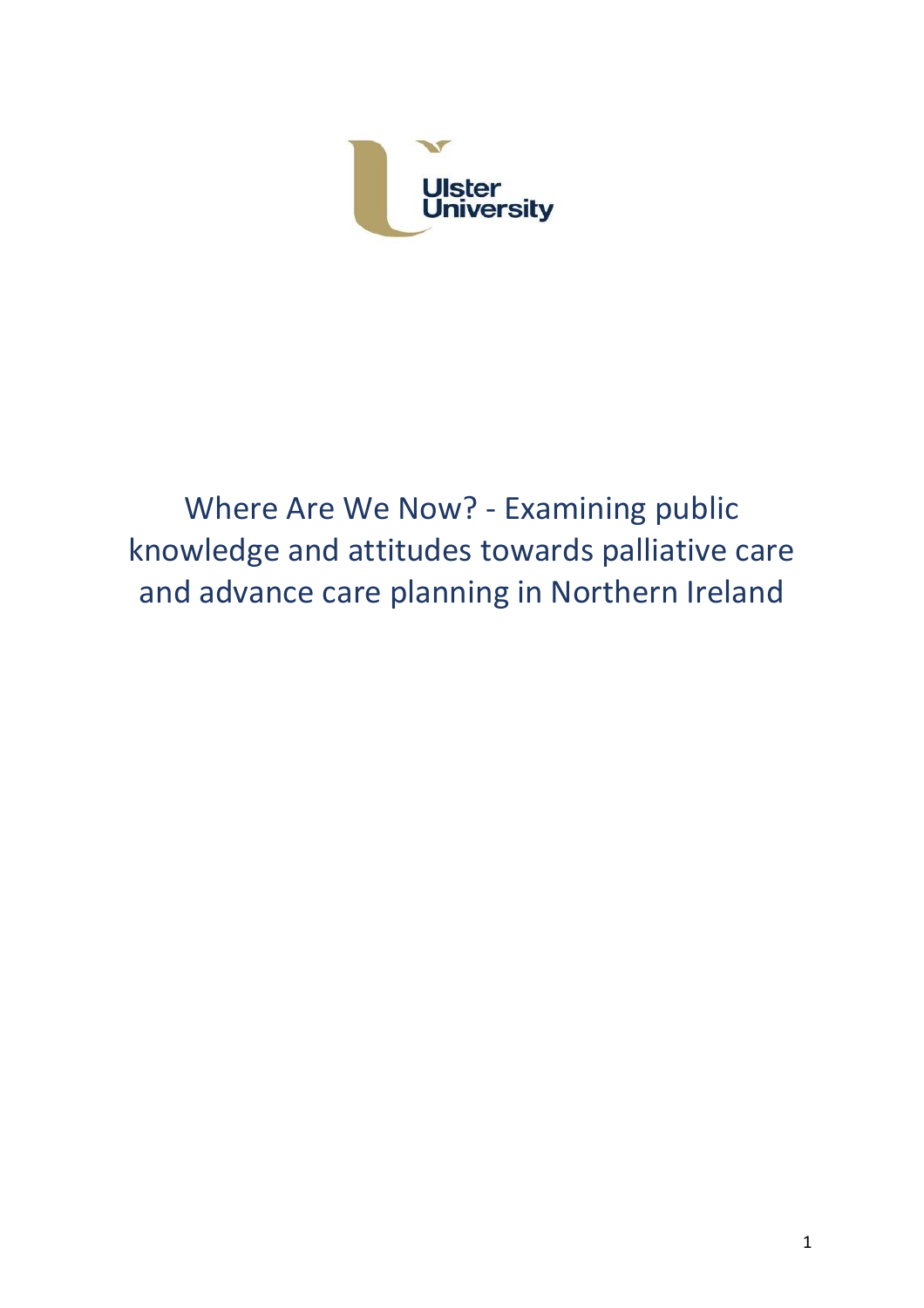## **February 2021**

Ulster University Institute of Nursing and Health Sciences Research School of Nursing Shore Road Newtownabbey N. Ireland

#### **Research Team**

Professor Sonja McIlfatrick, Head of School and Professor of Nursing and Palliative Care, Institute of Nursing and Health Research, School of Nursing, Ulster University Dr Felicity Hasson, Senior Lecturer, Institute of Nursing and Health Research, School of Nursing, Ulster University

Dr Paul Slater, Lecturer/Statistics, Institute of Nursing and Health Research, School of Nursing, Ulster University

Dr Esther Beck, Lecturer, Institute of Nursing and Health Research, School of Nursing, Ulster University

Dr Lisa Hanna-Trainor, Research Associate, Institute of Nursing and Health Research, School of Nursing, Ulster University

Dr Deborah Muldrew, Research Associate, Institute of Nursing and Health Research, School of Nursing, Ulster University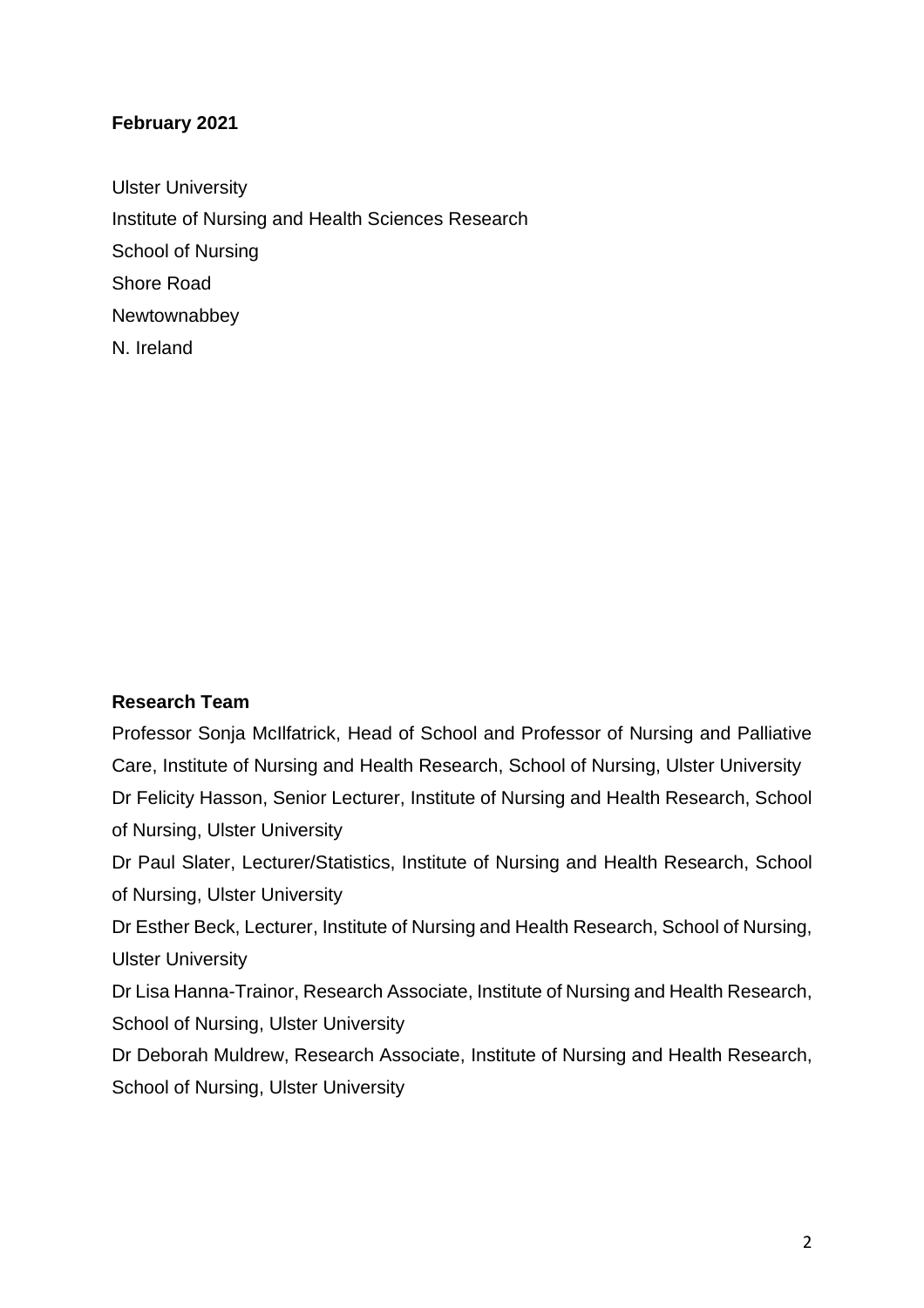## **TABLE OF CONTENTS**

|                                         | Page No. |
|-----------------------------------------|----------|
| <b>ACKNOWLEDGEMENTS</b>                 | 5        |
| <b>INTRODUCTION</b>                     | 6        |
| <b>AIM AND OBJECTIVES</b>               | 10       |
| <b>METHODOLOGY</b>                      | 11       |
| <b>FINDINGS</b>                         | 13       |
| Part 1: NILTS                           |          |
| Part 2: Key Stakeholder views           |          |
| <b>CONCLUSION &amp; RECOMMENDATIONS</b> | 26       |
| <b>REFERENCES</b>                       | 32       |
| <b>APPENDICES</b>                       | 37       |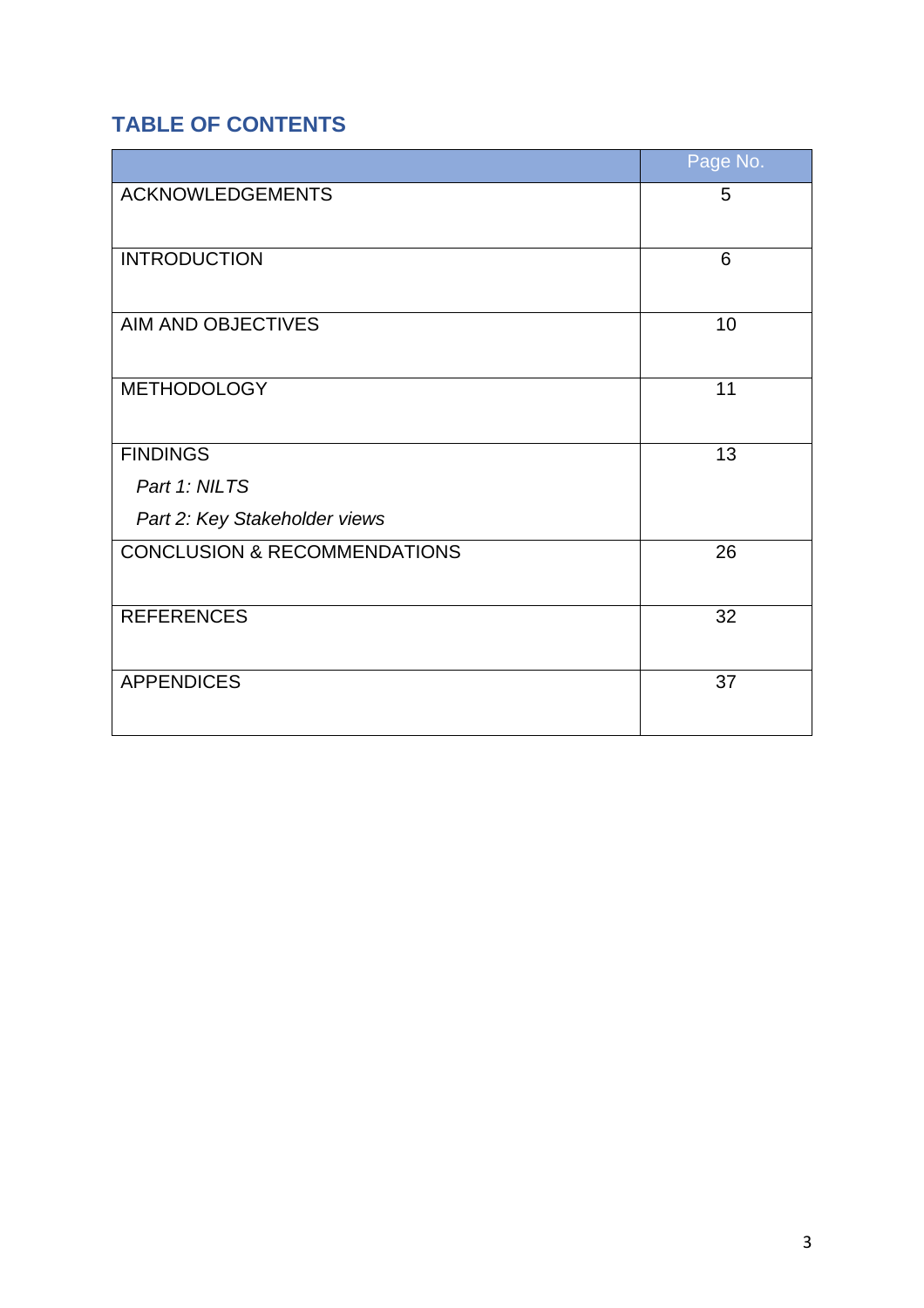## **List of tables & Figures**

## **Tables**

|                |                                                                      | Page |
|----------------|----------------------------------------------------------------------|------|
|                |                                                                      | No.  |
| 1              | Participants' Demographics (NILT)                                    | 37   |
| $\overline{2}$ | Participants' Responses to (PaCKS) Items on Knowledge of             | 14   |
|                | <b>Palliative Care</b>                                               |      |
| 3              | Participants' Responses to Items on their Attitudes to Advance       | 16   |
|                | Care Planning                                                        |      |
| 4              | Participants' Demographics (Qualitative Interviews and Focus         | 17   |
|                | Groups)                                                              |      |
| 5              | <b>Essential Components of Education Message for Palliative Care</b> | 28   |

## **Figures**

|                              | Page |
|------------------------------|------|
|                              | No.  |
| <b>Key Strategic Drivers</b> |      |
|                              |      |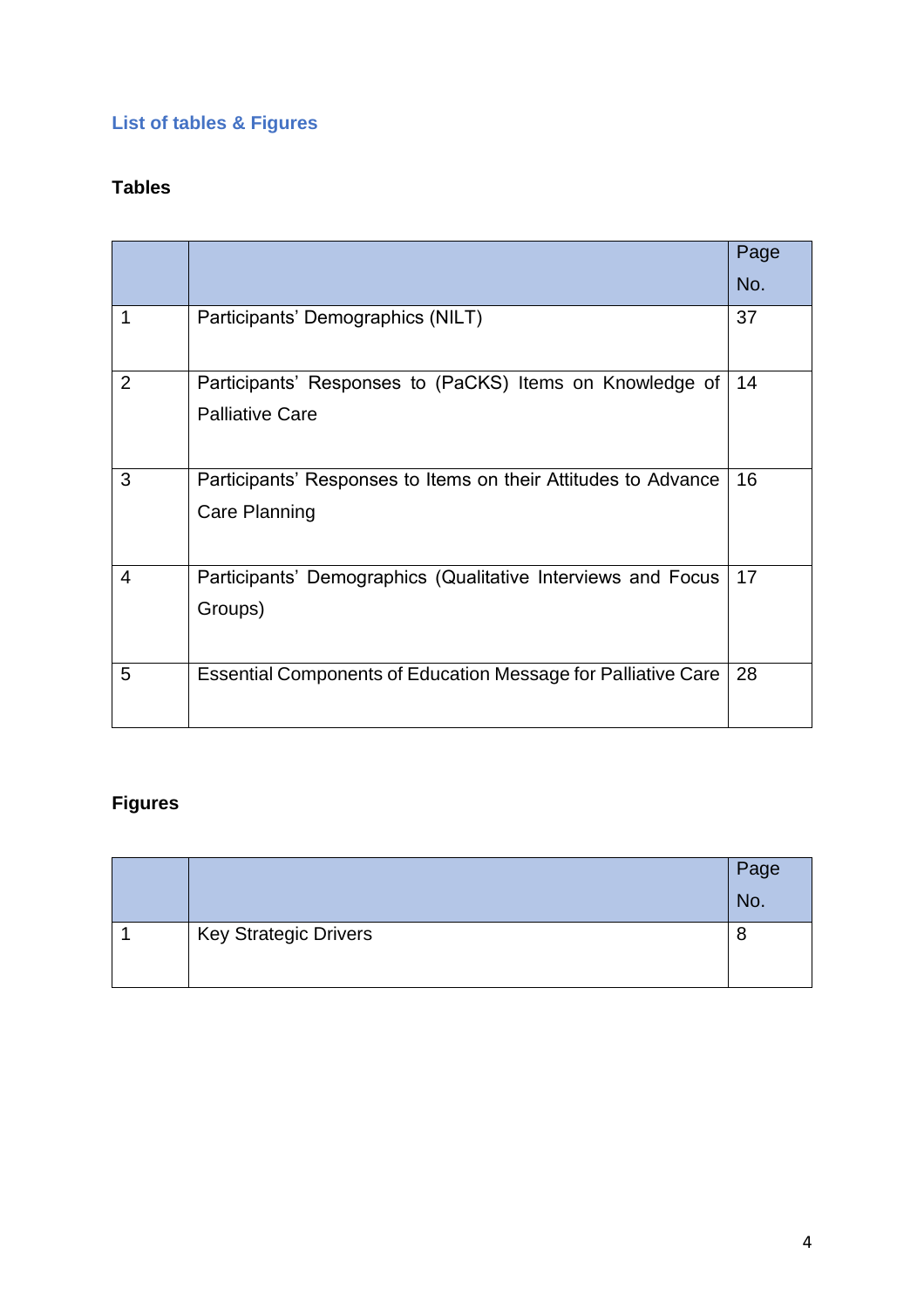## **ACKNOWLEDGEMENTS**

The authors would like to express their sincere gratitude to all respondents of this study, who willingly shared their experiences and filled in questionnaires. We would like to express our gratitude to the Northern Ireland Life and Times team.

"This work was supported by HSC R&D Division, Public Health Agency [COM/5459/2018] and the Department of Health, Northern Ireland."

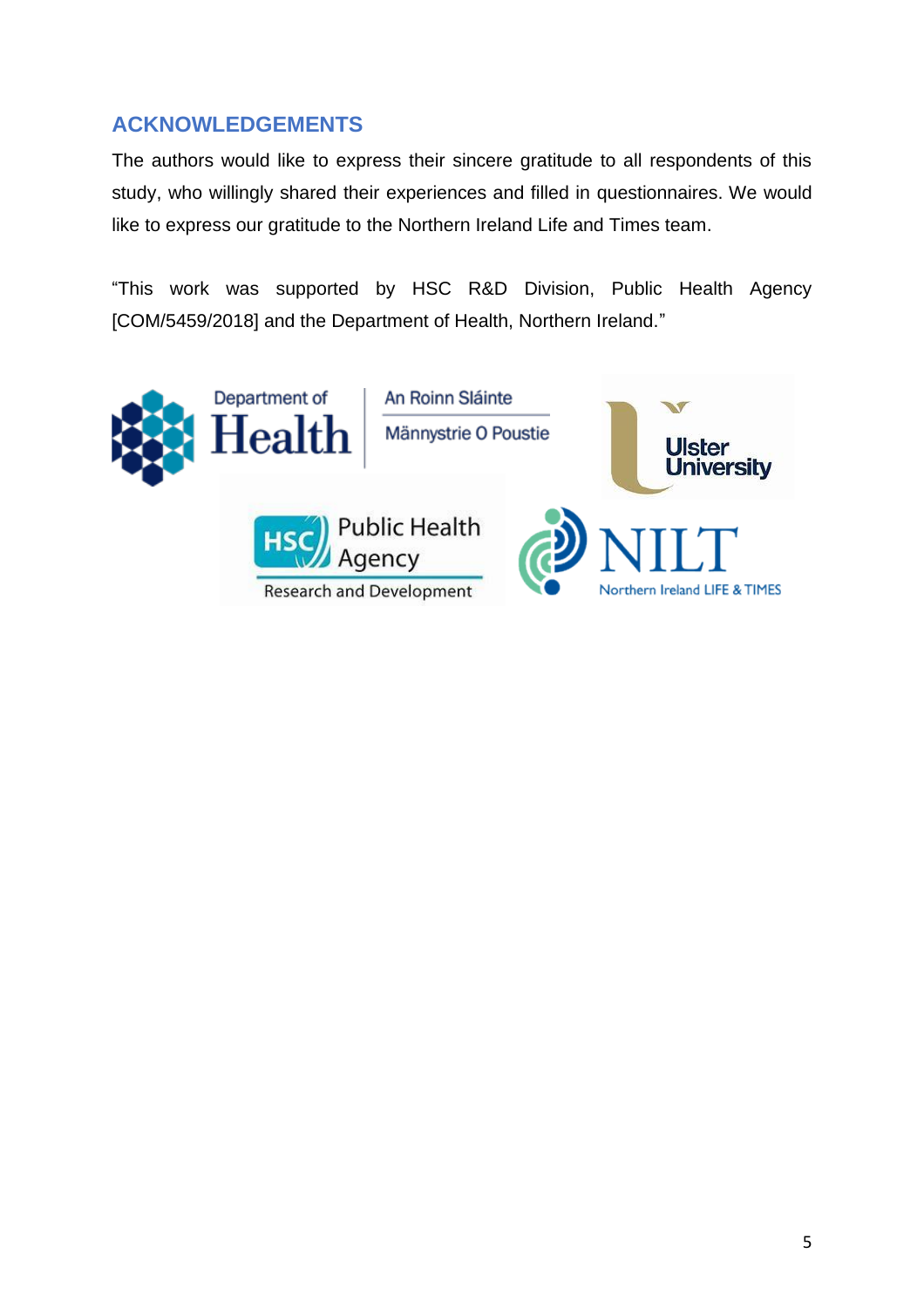## **INTRODUCTION**

Palliative care is defined as an approach to address the problems associated with lifethreatening illness by means of early identification, assessment and treatment of physical, psychosocial and spiritual problems (1). The World Health Organisation (WHO) (2) advocate that palliative care should be considered as a public health issue, with access to such care considered a human right (3,4). More recently, the WHO in its sixty-seventh World Health Assembly in May 2014, urged member states to develop, strengthen and implement palliative care policies that would integrate palliative care services in the continuum of care, across all levels (5). This strategic shift in palliative care from that of a service designed to address the needs of those with advanced cancer in the last weeks and days of life, to a more 'integrated' approach across the spectrum of chronic life limiting illness, has the potential to contribute towards the quality of care of all citizens. Furthermore, the evidence base for the support of such an 'integrated' approach to care is increasing (6–10). Despite this, however, current patterns of usage continue to indicate that palliative care is accessed late in the course of illness (11). In addition, whilst end of life planning, commonly referred to as advance care planning, is advocated in policy, research would suggest there are wider societal factors which may limit patient and wider community access to advance care planning and 'early' palliative care.

Globally, the demand for palliative care is increasing and it has been estimated that over 20 million people would benefit from basic palliative care annually (12). A recent Lancet Commission, using health related suffering as a marker of need for palliative care, estimated that by 2060 48 million people will die with serious health related suffering, increasing more rapidly among the older population aged 70 years plus (13). A similar picture is noted for Northern Ireland. For example, based on mortality data and using the approach for population needs assessment (NECPAL tool) (14), it has been estimated that the population need for palliative care in Northern Ireland is predicted to increase by 31% by the year 2040 (15).

However, despite this projected need, international research over the last decade suggests that not only is palliative care poorly understood among the public and community members more broadly, but that misperceptions continue to exist (16–20).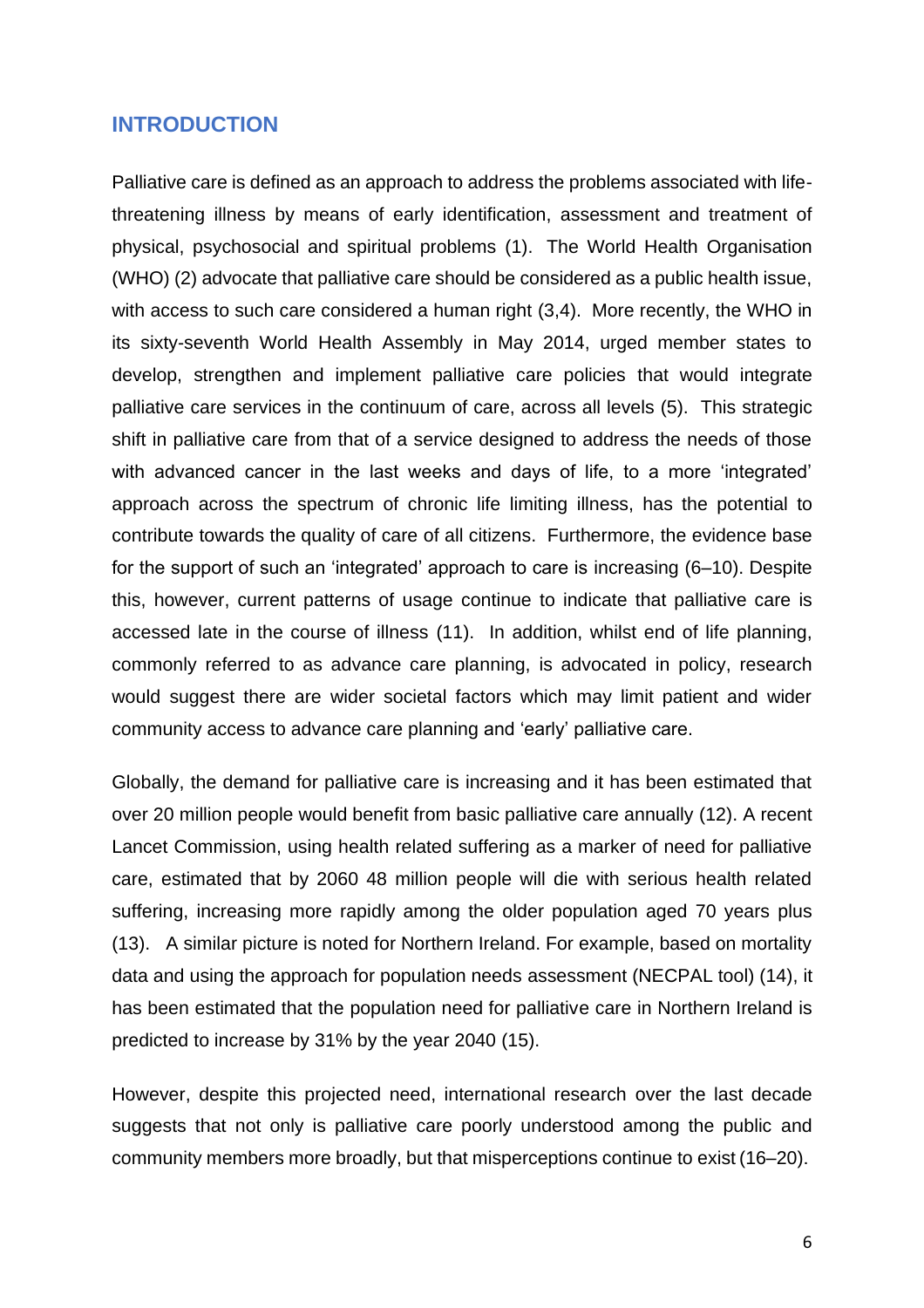For example, a recent cross-sectional survey in Australia (n=421) reported a median of at least three misperceptions of palliative care. This points to a gap in knowledge, which may impact on future access to quality care in the event of a serious illness (21). It is unsurprising, therefore, that this need to raise awareness and understanding of palliative care and advance care planning amongst the public, within a public health approach to palliative care, has been recognised as a key policy priority, internationally (16,18–20), nationally (17,22), and regionally (23,24).

A range of terms have been used to describe a public health approach to palliative care, including compassionate cities, compassionate communities, health promoting palliative care, community development, engagement or participation (25). Furthermore, there remains debate within the academic literature around various 'models' and conceptual underpinnings for this approach.

A public health approach to palliative care has been broadly defined as

"*a health promotion approach to end of life care, one that views the community as an equal partner in the long and complex task of providing quality health care at the end of life. Just as health, according to WHO, is 'everyone's responsibility' so too is death, dying, loss and care"* (26).

Specifically, the Department of Health have outlined an agreed definition which notes that a public health approach to palliative care

*"recognises the role of society and community in enabling and supporting people living with life-limiting conditions, and those important to them, to live*  well with flexible, holistic and person-centred care based on positive and *collaborative partnership.* 

*This approach will involve working collaboratively to:*

*emotional, social, financial and spiritual needs* (27)*.*

*(1) Increase awareness, understanding and discussion around palliative care through education and information;*

*(2) Create and enhance networks across communities and sectors to support people living with a life limiting illness and those important to them; and (3) Encourage people to think about and plan for their future physical,*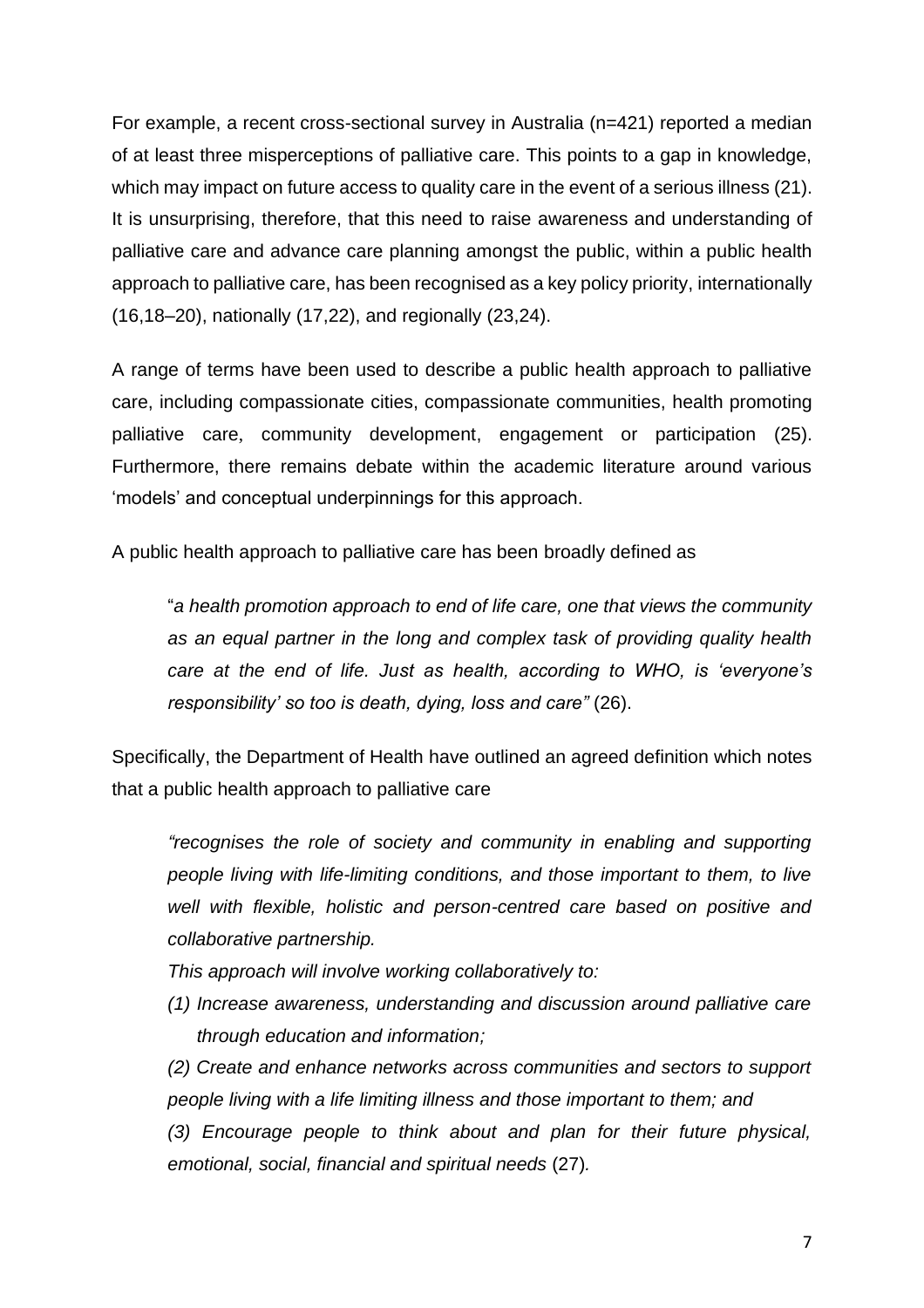From the literature is it noted that there are 3 overlapping approaches to public health and palliative care:

- WHO approach (practice-driven)
- Health promotion approach (community assets)
- Population based approach (epidemiology) (28)

## **Northern Ireland Context**

In Northern Ireland from 2016, a range of engagement exercises and several strategic drivers led by the Regional Palliative Care Programme (RPCP) – 'Palliative Care in Partnership' have been informed by a number of strategic drivers. Some examples of strategic drivers are outlined in figure 1.

## **Figure 1** – Key Strategic Drivers



Alongside this, the Department of Health report, Health and Wellbeing 2026: Delivering Together Plan reinforced the need for a public health approach which will expand and develop the role of the community and voluntary sector in delivering palliative and end of life care in Northern Ireland (29). Within the NI context, various initiatives developing/demonstrating elements of a public health approach to palliative have been developed. These include for example the `Heart of Living and Dying'(HDL) initiative developed by a social worker in the Southern Trust which is being delivered regionally (30). HLD is a facilitated two-hour group process which brings advance care planning into the public domain where members of the public are invited to participate in a supported conversation about what matters to them in their living and dying and to begin to plan ahead.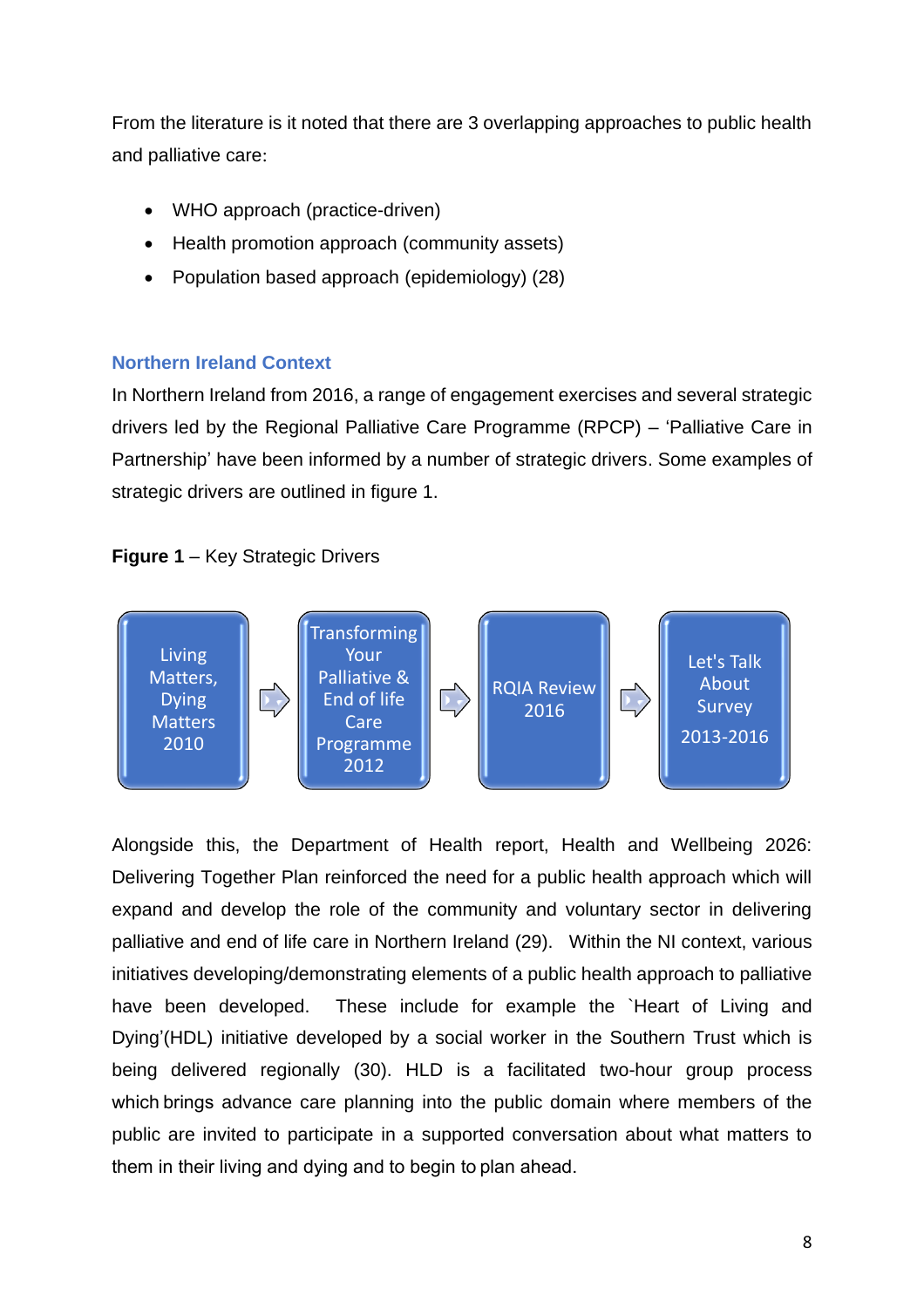In the Northern Health and Social Care Trust, `End of Life Companion' services are being delivered to provide support for patients, families and loves ones in need of support and reassurance, in the last days of life. Finally, the `Compassionate Communities North West' (31) initiative is working towards changing attitudes and behavior towards life, age, death and loss.

However, previous research by McIlfatrick (23) examining the level of awareness and attitudes towards palliative care among Northern Ireland's general public, reported an overall lack of awareness and a lack of familiarity of what palliative care means. Similarly, research exploring the views and experiences of service users and carers of palliative care services in the Republic of Ireland and Northern Ireland reported the biggest worry was planning for the future (24). A review of the implementation of the Living Matters Dying Matters strategy (32), highlighted that whilst many initiatives have been developed to raise awareness, there remains a significant lack of understanding, with the need for a coordinated approach to raising public awareness about palliative and end of life care (33). The review recommended that raising public awareness of palliative and end of life care should be a core component of any new action plan. Thus, there is a need for further work to examine public knowledge of and attitudes towards palliative care and advance care planning; in order to inform a future action plan and the potential role that any future educational interventions and information could play in addressing this.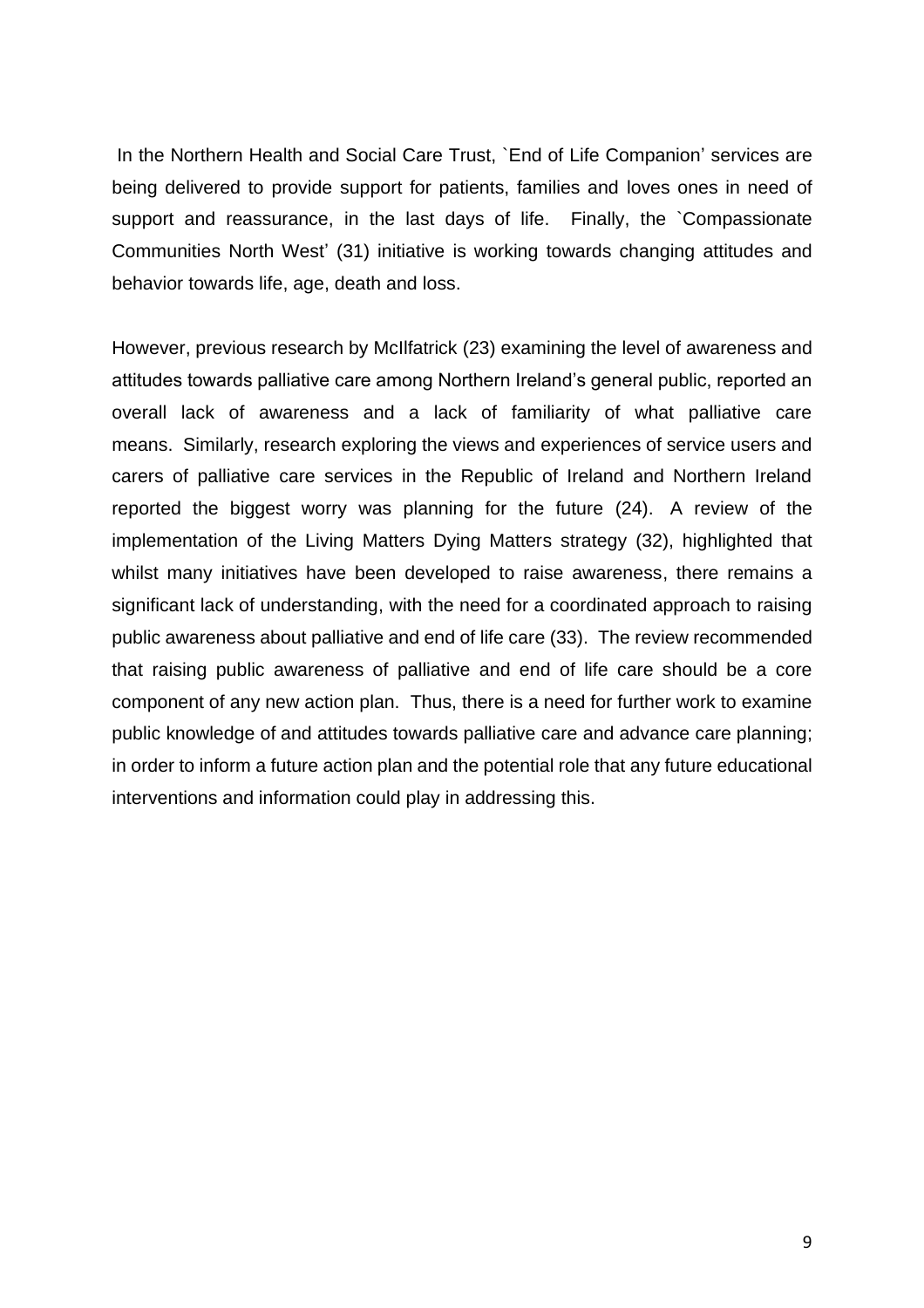## **AIM AND OBJECTIVES**

## **Research Aim:**

The research aimed to explore the awareness, knowledge and public views and behaviour in relation to palliative care and advance care planning and identify strategies to raise awareness within a public health framework.

## **Research Objectives:**

The objectives of the research are to identify:

- 1. awareness, knowledge, and views about palliative care and advance care planning among the public
- 2. influencing factors in the provision of palliative care and advance care planning and best practice
- 3. behaviour among the public regarding holding discussion and making advance care plans; and
- 4. strategies to raise awareness within a public health framework.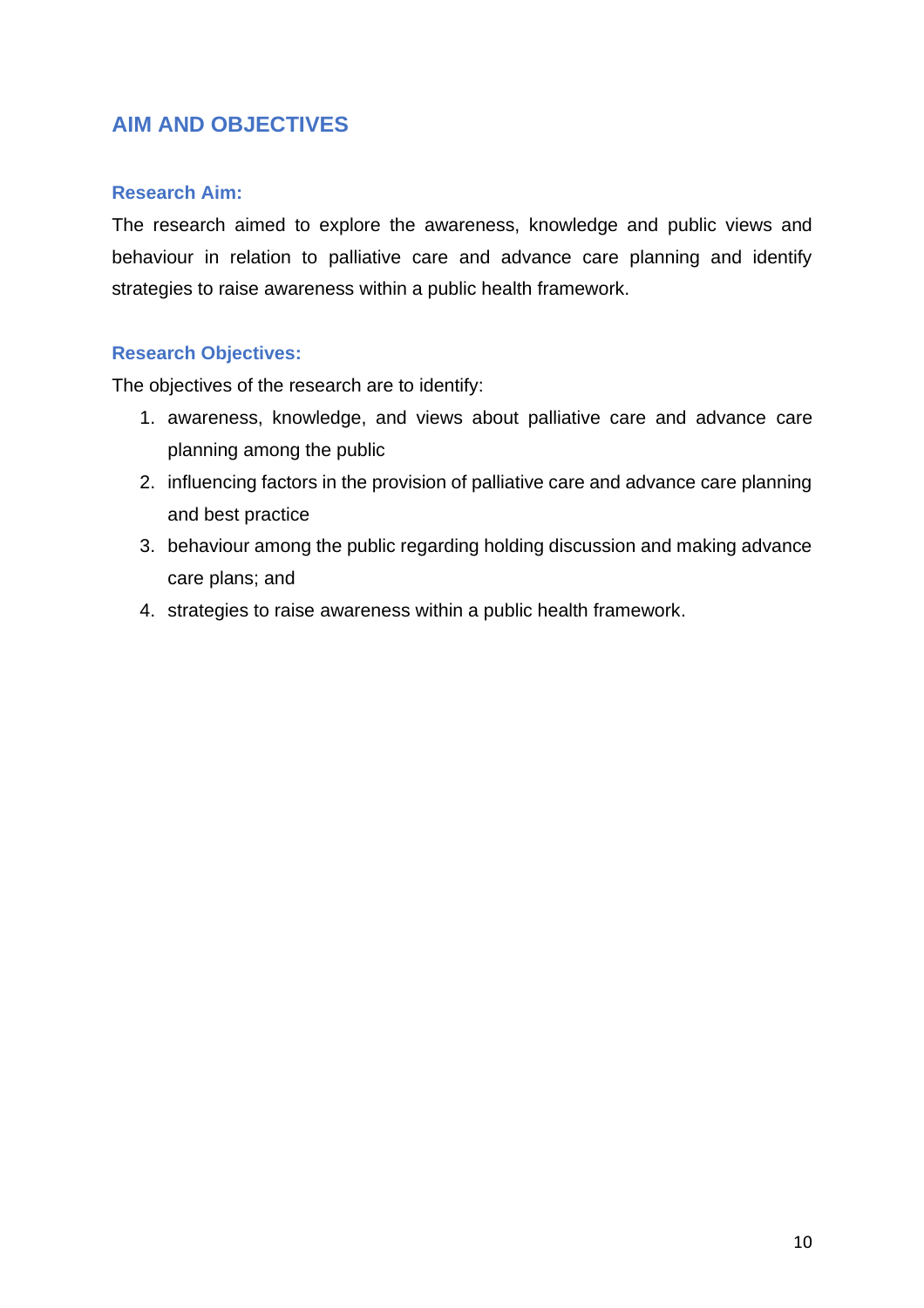## **METHODOLOGY**

In this section, the methodological and ethical procedures will be described. Data for the study were collected over two phases employing both qualitative and quantitative methods.

#### **Phase 1: Northern Ireland Life and Times Survey**

This phase comprised completion of the already established large-scale survey, the Northern Ireland Life and Times (NILT) annual survey (34). The palliative care and advance care planning section of the NILT survey was based on the Palliative Care Knowledge Scale (PaCKS), a thirteen item, true/false format instrument. Eight Items relating to participants' attitudes towards advance care planning were informed by European Association of Palliative Care White Paper on advance care planning and were responded to using 5-point Likert scale. There were also six yes/no items on participants' prior knowledge of palliative care. There were a further two yes/no response items on knowledge of advance care planning, as well as a question allowing participants to detail who they had previously discussed advance care planning with (9 options).

Participants included a random representative sample of adults from the NI population aged 18 years and over (using Postal Address file). The surveys were completed in the respondents' home, face-to-face and on first contact, using the 'next birthday' method. The total achieved sample was 1,201 interviews (response rate 56%). All data were analysed using SPSS software programme. Descriptive and inferential statistics were undertaken**.** Ethical approval was granted from the School Research Ethics Committee (SREC) at the School of Social Sciences, Education and Social Work at Queen's University Belfast. This is renewed/extended each year with re-applications every 3 years.

Those who completed the survey were then asked if they wished to contribute further to the research and those who agreed were invited to take part in a series of focus groups and one-to-one interviews.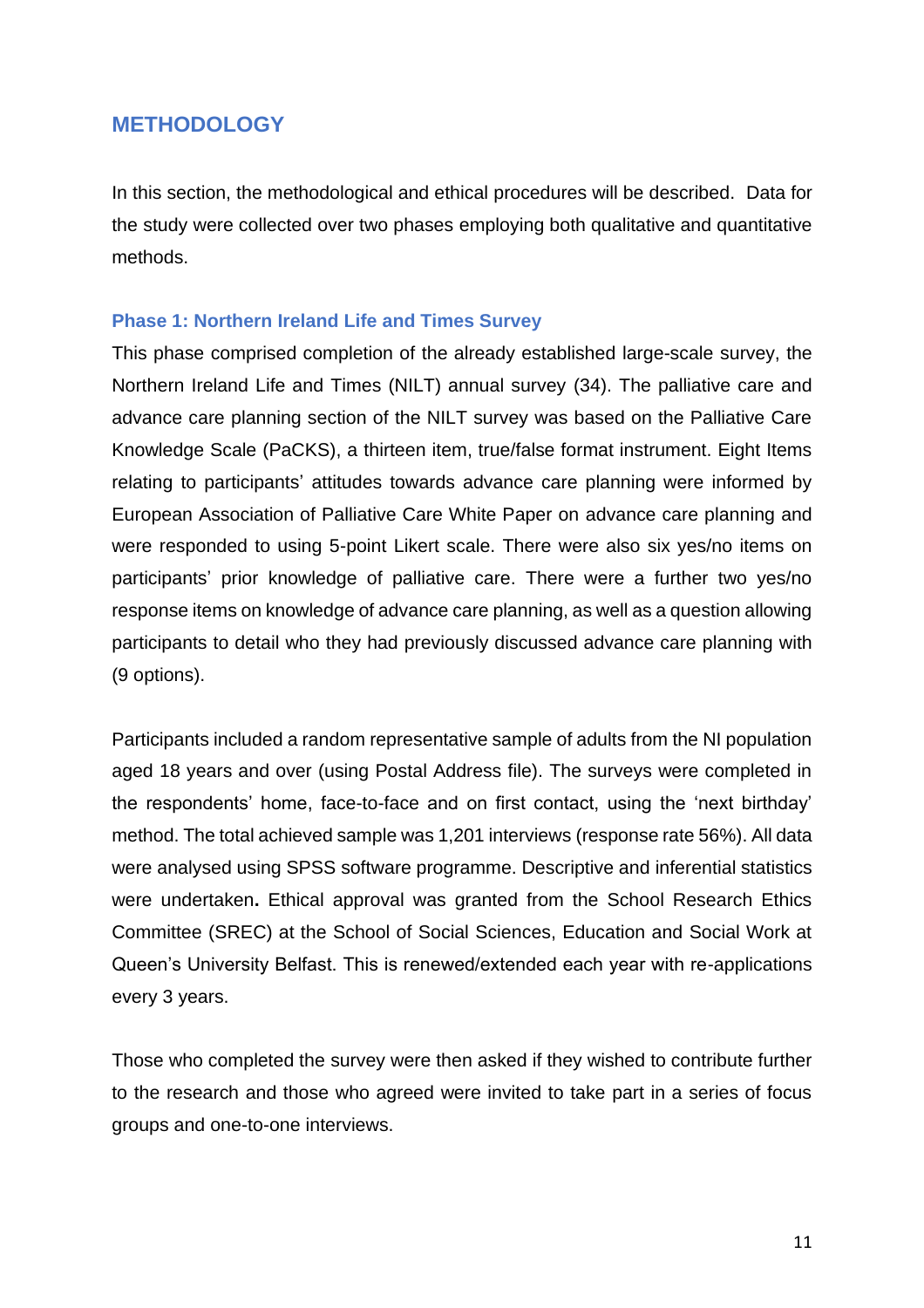### **Phase 2: Key Stakeholder Interviews and Focus Groups**

This phase involved a series of one to one in-depth interviews (n=19) and focus groups (n=2) undertaken with a sample of the NI population who had previously completed the NILT survey and had given their permission to be contacted by researchers to take part in further research. Participants were also asked to complete a short questionnaire at the beginning of the interviews to enable the research team to describe the characteristics of those who participated. These questions included variables such as age, gender, religion, level of education, behaviour relating to advance care planning and experience of palliative care.

The interview schedule comprised of 5 broad topic areas, which included questions on the participants' general knowledge of palliative care and advance care planning; whether they would seek knowledge and information on advance care planning and palliative care; their perceived accessibility of advance care planning /palliative care services and finally future strategies including supporting and inhibiting factors for promoting public awareness of palliative care/ advance care planning. Focus groups/ interviews lasted approximately 40-60mins and were recorded with the participant's permission; verbatim transcripts, once cleaned and checked, were subject to thematic content analysis using NVivo.

Ethical Approval was obtained prior to the qualitative research from Ulster University, Institute of Nursing and Health Research & School of Nursing Research Governance Filter Committee.

## **Personal and Public Involvement**

Conducting focus groups and interviews with members of the NI public greatly improved the outcomes of the study as it afforded members of the public the opportunity to contribute to the research and to have a voice. Consultation with various organisations such as AIIHPC, Voices4Care, Palliative Care in Partnership, and PHA was ongoing throughout the project and their input was invaluable in refining the content of the quantitative survey tool.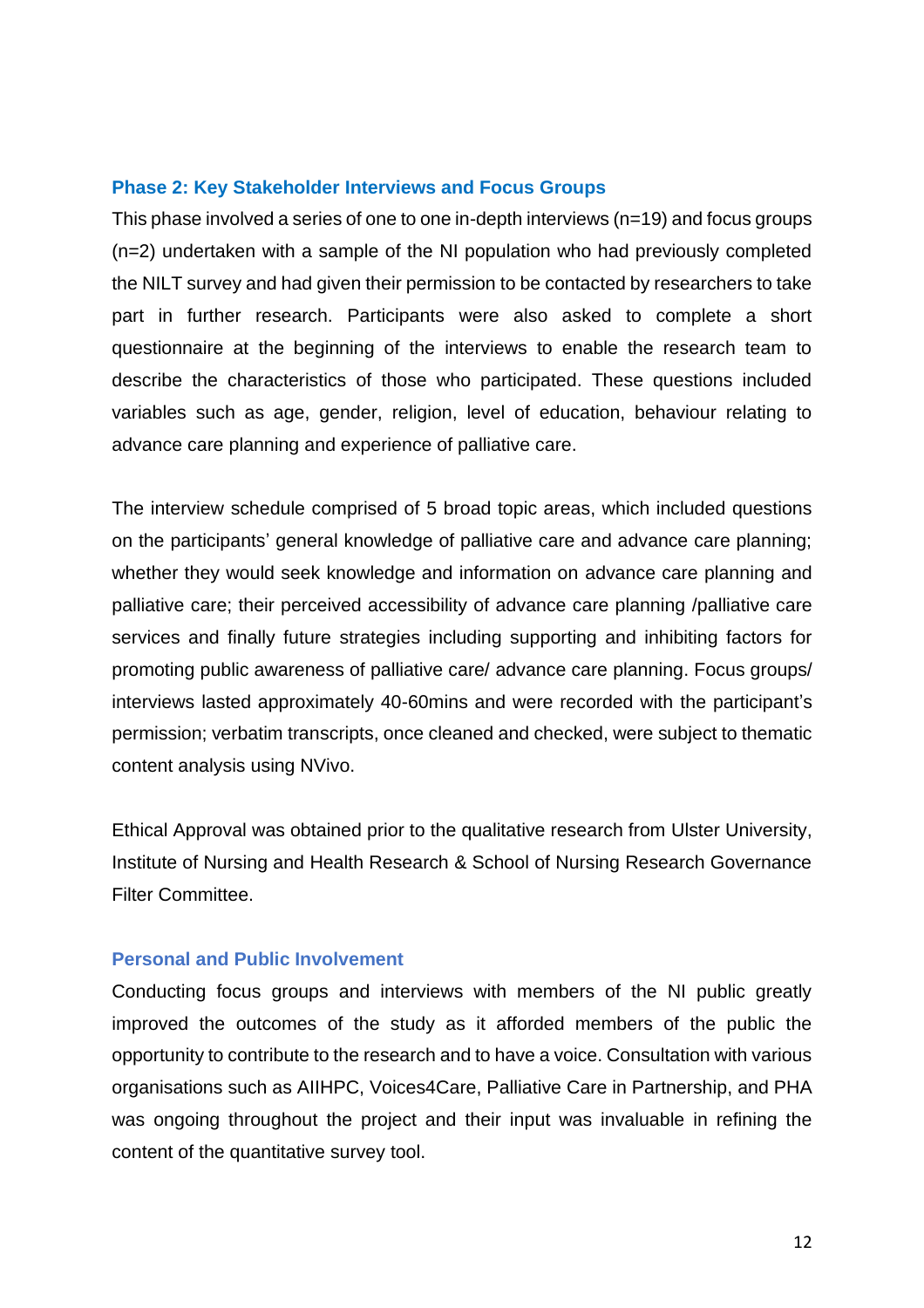## **FINDINGS**

This chapter is divided into two parts to present the different phases of the research project.

## **Phase 1: Northern Ireland Life and Times Survey Description of the Sample**

A total of 1201 participants completed the NILT survey (response rate 56%). The participants were aged between 18 and 95 years (mean: 61yrs). The largest proportion of the population, 17.7%, were aged between 45-54years. Over half were female (58.3%); most were white (95.5%) and born in Northern Ireland (84.2%). Over two fifths of those surveyed were married (43.3%), described the area where they lived as a 'small city or town' (41.5%) and were protestant (43.9%). Regarding participant's level of educational attainment; over a quarter (25.3%) indicated that they had a degree or higher qualification, and just under a quarter (24.7%) reported no formal qualifications (see Table1, Appendix 1).

### **Prior Knowledge of Palliative Care**

Of those who completed the NILT survey, almost half of participants (44.6%) had some direct experience of palliative care through a friend/relative. Approximately one in ten people surveyed (11.2%) had a job that involved working with people who received palliative care and three participants (0.3%) were currently receiving palliative care. A fifth of participants (20.1%) indicated that they had previously heard about palliative care from either TV, newspapers or social media, with a further 9% acknowledging that they had heard the term from another source including through school/university, word of mouth, from a friend/relative, or from a medical practitioner. 13.8% had heard of the term palliative care but were unsure or couldn't remember where they had the term. Only 14.2% of participants indicated that they had no prior knowledge of the term palliative care.

### **Understanding of Palliative Care**

Individual items from PaCKS were answered correctly between 44.6% and 72.4% of the time. Overall, just over a fifth of participants (22.6%) were completely accurate in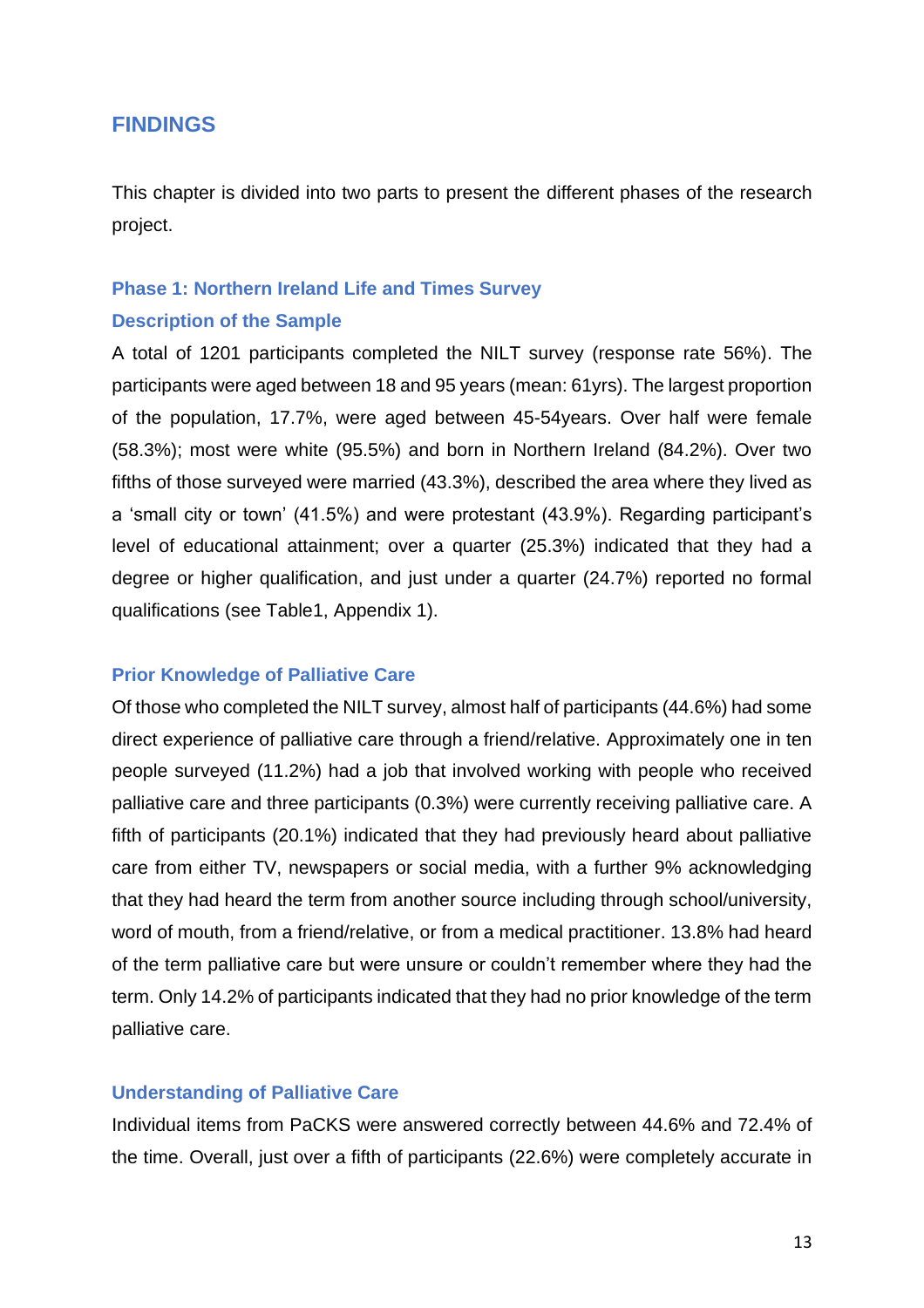their understanding of palliative care, scoring a total of 13 out of 13 items correctly. Similarly, just under a fifth (19.5%) answered none of the items correctly.

| <b>Palliative Care Items (PaCKS)</b>                                                                     | <b>Correct n</b> | Incorrect n |
|----------------------------------------------------------------------------------------------------------|------------------|-------------|
|                                                                                                          | (%)              | (%)         |
| A goal of palliative care is to address any<br>psychological issues brought up by serious<br>illness (T) | 694 (57.8%)      | 507 (42.2%) |
| Stress from serious illness can be addressed<br>by palliative care (T)                                   | 760 (63.3%)      | 441 (36.7%) |
| Palliative care can help people manage the<br>side effects of their medical treatments (T)               | 863 (71.9%)      | 338 (28.1%) |
| When people receive palliative care, they<br>must give up their other doctors (F)                        | 759 (63.2%)      | 442 (36.8%) |
| Palliative care is exclusively for people who<br>are in the last 6 months of life (F)                    | 536 (44.6%)      | 665 (55.4%) |
| Palliative care is specifically for people with<br>cancer (F)                                            | 776 (64.6%)      | 425 (35.4%) |
| People must be in the hospital to receive<br>palliative care (F)                                         | 812 (67.6%)      | 389 (32.4%) |
| Palliative care is designed specifically for<br>older adults (F)                                         | 812 (67.6%)      | 389 (32.4%) |
| Palliative care is a team-based approach to<br>care $(T)$                                                | 850 (70.8%)      | 351 (29.2%) |
| A goal of palliative care is to help people<br>better understand their treatment options (T)             | 796 (66.3%)      | 405 (33.7%) |
| Palliative care encourages people to stop<br>treatments aimed at curing their illness (F)                | 730 (60.8%)      | 471 (39.2%) |
| A goal of palliative care is to improve a<br>person's ability to participate in daily activities<br>(T   | 726 (60.4%)      | 475 (39.6%) |
| Palliative care helps the whole family cope<br>with a serious illness (T)                                | 870 (72.4%)      | 331 (27.6%) |

The mean PaCKS score was 8.31 (standard deviation [SD] = 4.91, range 0-13). Examination of the variability in scoring on PaCKS found the following statistically significant results.

- Respondents with higher levels of education had better knowledge of palliative care.
- Results indicated that females had significantly higher palliative care knowledge scores than males.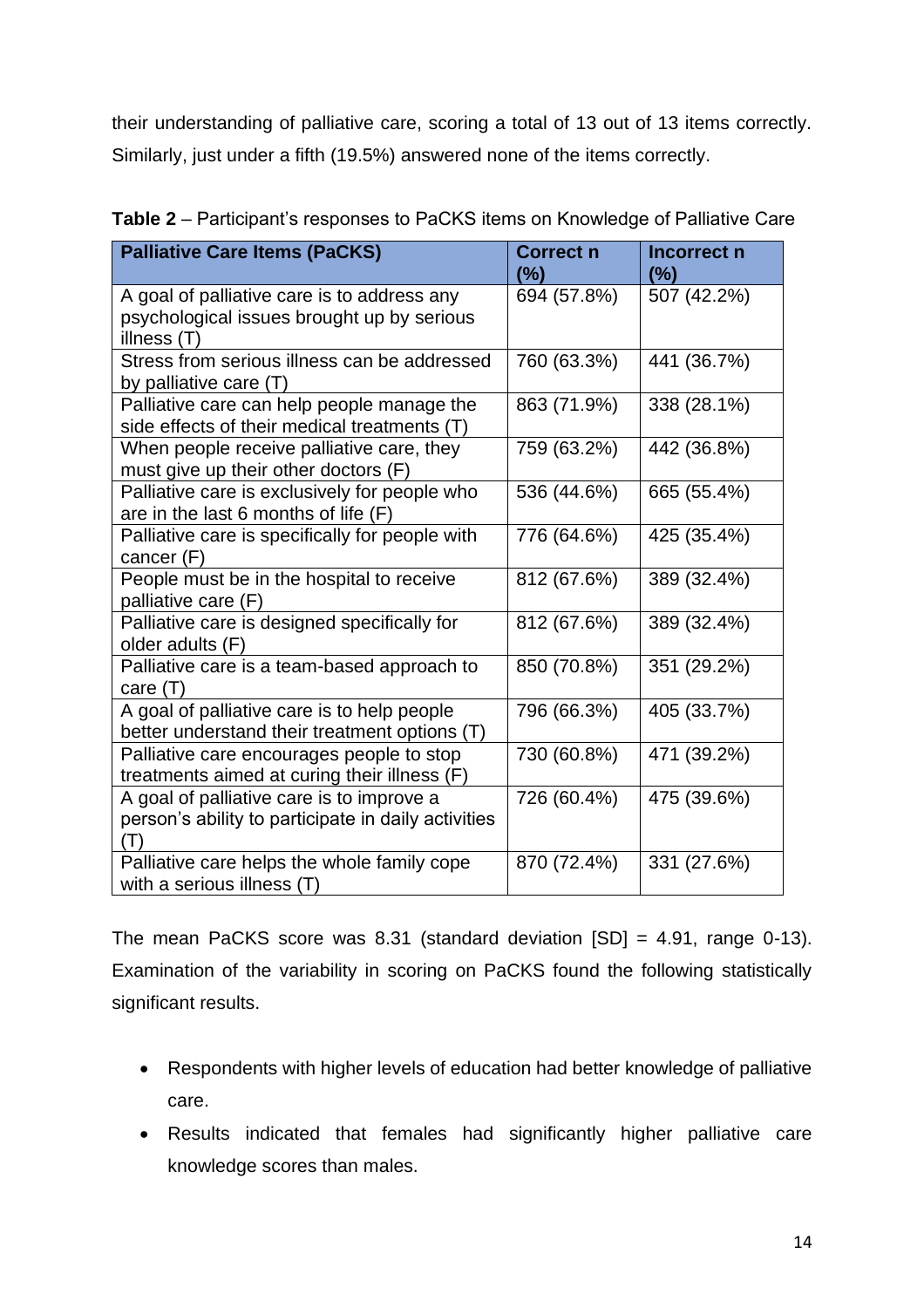- Marital status had a significant impact on PaCKS scores. There was a significant difference in knowledge scores between those who were single and those who were married and living with husband/wife (p=<0.001), with married people have a better knowledge score than those who were single. There was also a significant difference between those who were married and living with husband/wife; they scored higher when compared to those who were married and separated from husband/wife (p=<0.001), and those who were widowed  $(p=<0.001)$ .
- Knowledge of palliative care also increased with age to a point at 55-64 years of age then decreased thereafter. An ANOVA revealed a significant difference across age  $[F (7,1180) = 9.193, p = 0.005]$ , with post hoc tests revealing that there were significant differences in knowledge scores between younger and older populations, for example, those aged 18-24yrs scored significantly lower than those aged  $45-54$ yrs ( $p=<0.005$ ).
- Country of birth had a significant impact on PaCKS scores. An ANOVA revealed a significant difference across country of birth [F(3,1197)=8.266, p=<0.0005], with post hoc tests revealing that there was a significant difference in knowledge scores between those born in England/Scotland/Wales and those born elsewhere (p=001), with those born in England/Scotland/Wales scoring better; as well as a significant difference between those born in Northern Ireland when compared to those born elsewhere (p=<0.001). Again those born in Northern Ireland scored higher than those born elsewhere.

#### **Knowledge of Advance Care Planning**

A total of 28.5% of respondents had heard of the term 'advance care planning' and only 7% had ever engaged in a conversation about it. The main source of discussion on advance care planning was from friends/family (3.3%); from G.P. (2.4%) and a member of the clergy (1.7%).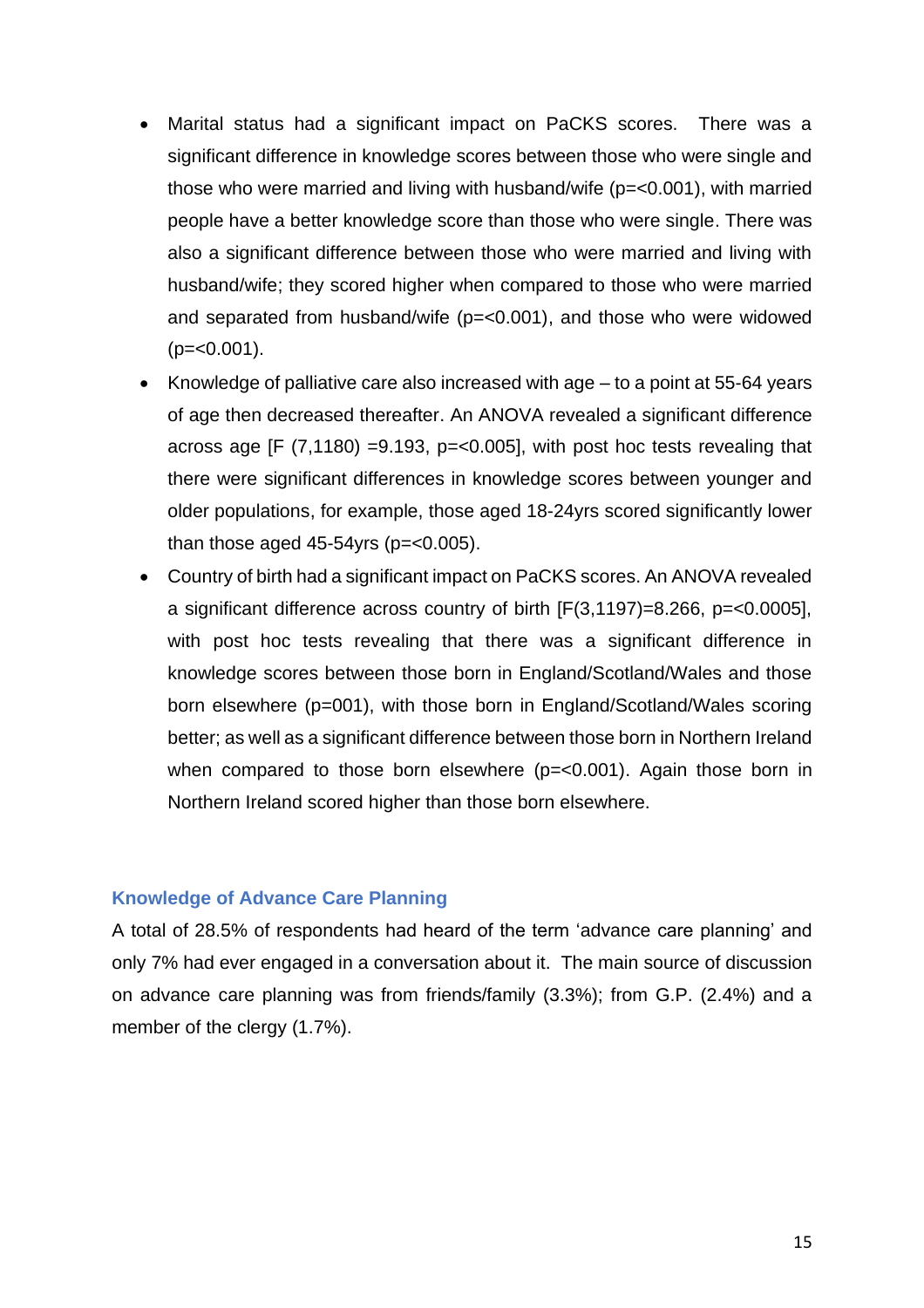## **Attitudes to Advanced Care Planning**

| <b>STATEMENTS</b>                         | <b>SA</b> | A     | N     | D     | <b>SD</b> | <b>DK</b> |
|-------------------------------------------|-----------|-------|-------|-------|-----------|-----------|
| I am in good health and do not want       | 25.4%     | 37.9% | 15.6% | 16.3% | 3.4%      | 1.3%      |
| to think about preparing an advance       | (232)     | (346) | (142) | (149) | (31)      | (12)      |
| care plan                                 |           |       |       |       |           |           |
| It would comfort me to know I have        | 27.1%     | 54.1% | 10.8% | 4.4%  | 0.4%      | 3.2%      |
| left guidance about my wishes for my      | (244)     | (488) | (97)  | (40)  | (4)       | (29)      |
| family(P)                                 |           |       |       |       |           |           |
| I would worry I could not change my       | 2.2%      | 16.7% | 17.1% | 46.9% | 11.1%     | 5.9%      |
| mind(N)                                   | (20)      | (150) | (154) | (421) | (100)     | (53)      |
| I trust my family to make the right       | 36.4%     | 47.2% | 9.8%  | 3.7%  | 1.0%      | 1.9%      |
| decisions for me (P)                      | (327)     | (424) | (88)  | (33)  | (9)       | (17)      |
| I cannot change what will happen in       | 4.0%      | 18.3% | 21.1% | 42.7% | 11.0%     | 2.9%      |
| the future and so there is no point in    | (36)      | (164) | (189) | (383) | (99)      | (26)      |
| planning (P)                              |           |       |       |       |           |           |
| It is difficult to know if my wishes will | 2.7%      | 13.5% | 14.5% | 50.2% | 16.4%     | 2.8%      |
| be respected (N)                          | (24)      | (121) | (130) | (450) | (147)     | (25)      |
| I worry that if I make plans for my       | 1.8%      | 11.9% | 17.0% | 48.9% | 12.5%     | 7.9%      |
| future care and treatment, doctors        | (16)      | (107) | (152) | (438) | (112)     | (71)      |
| would stop treatment too soon (N)         |           |       |       |       |           |           |
| Discussing my wishes would give me        | 23.7%     | 55.0% | 11.4% | 5.9%  | 0.6%      | 3.5%      |
| a sense of control (P)                    | (212)     | (493) | (102) | (53)  | (5)       | (31)      |

**Table 3** – Participants' responses to Items on their Attitudes to Advance Care Planning

As shown in table 3, almost two thirds (63.3%) of respondents felt they were in good health and did not want to think about advance care planning. However, almost four fifths (82.2%) of respondents felt it would be comforting to know they had left wishes with their family and 66.4% felt that their wishes would be respected. Respondents were generally sure that making advance care plans would not have a negative impact on the quality of care they received and 86.6% of respondents trusted their family to make the right decision for their care. All respondents were asked if they would like to find out more about advance care planning and almost two thirds (68.3%) said no.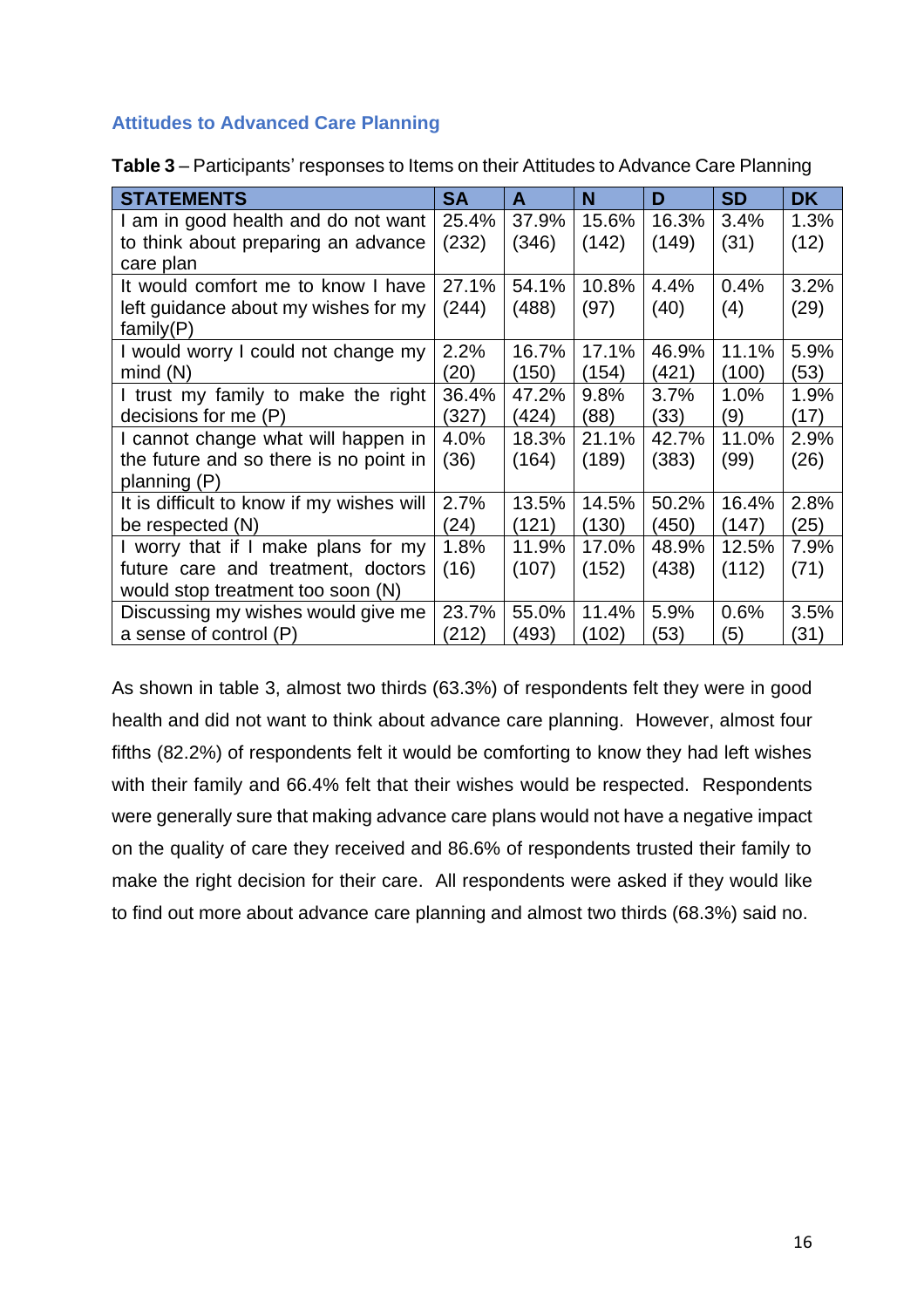## **Phase 2: Key Stakeholder Interviews and Focus Groups**

This section outlines the key themes that emerged from interviews and focus groups with stakeholders. In total, three themes were derived, which reflect the language used by the participants. The three themes are: Awareness and understanding of Palliative Care and Advance Care Planning; Barriers and Facilitators to promoting public awareness; and Future strategies to improve understanding of Palliative Care and Advance Care Planning. For contextual purposes, participants also completed a brief questionnaire to record demographics and establish their level of knowledge relating to palliative care and advance care planning.

## **Participants' Demographics**

A total of 25 participants contributed to the qualitative phase of the research. Almost all the participants (96%) were white; 60% were male and nearly three quarters (72%) were married or co-habiting. Less than a quarter (24%) of those who contributed to the qualitative research were under 50 years, with the largest proportion of participants (36%) aged between 61-70 years. Almost half (48%) were retired, and all participants were Christian (48% catholic, 40% protestant, 12% other Christian).

| <b>Demographics</b>      | (n)            | $\frac{9}{6}$ | <b>Demographics</b>          | (n) | %     |
|--------------------------|----------------|---------------|------------------------------|-----|-------|
| Gender                   |                |               | Ethnic origin                |     |       |
| Male                     | 15             | (60%)         | White                        | 24  | (96%) |
| Female                   | 10             | (40%)         | <b>Black African</b>         |     | (4%)  |
| Age                      |                |               | <b>Marital status</b>        |     |       |
| 30-40                    |                | (4%)          | <b>Married</b>               | 15  | (60%) |
| 41-50                    | 5              | (20%)         | Separated                    |     | (8%)  |
| 51-60                    | 7              | (28%)         | <b>Divorced</b>              |     | (8%)  |
| 61-70                    | 9              | (36%)         | Cohabiting                   | 3   | (12%) |
| 71 plus                  |                | (4%)          | Single (never married)       |     | (4%)  |
| Not answered             | $\overline{2}$ | (8%)          | Widow/Widower                |     | (4%)  |
|                          |                |               | lOther                       |     | (4%)  |
| <b>Employment status</b> |                |               | <b>Religious affiliation</b> |     |       |
| <b>Retired</b>           | 12             | (48%)         | Catholic                     | 12  | (48%) |
| Employed                 | 8              | (32%)         | Protestant                   | 10  | (40%) |
| Unable to work           | 3              | (12%)         | <b>Other Christian</b>       | 3   | (12%) |
| Self employed            | $\overline{2}$ | (8%)          |                              |     |       |

## **Table 4** – Participants' Demographics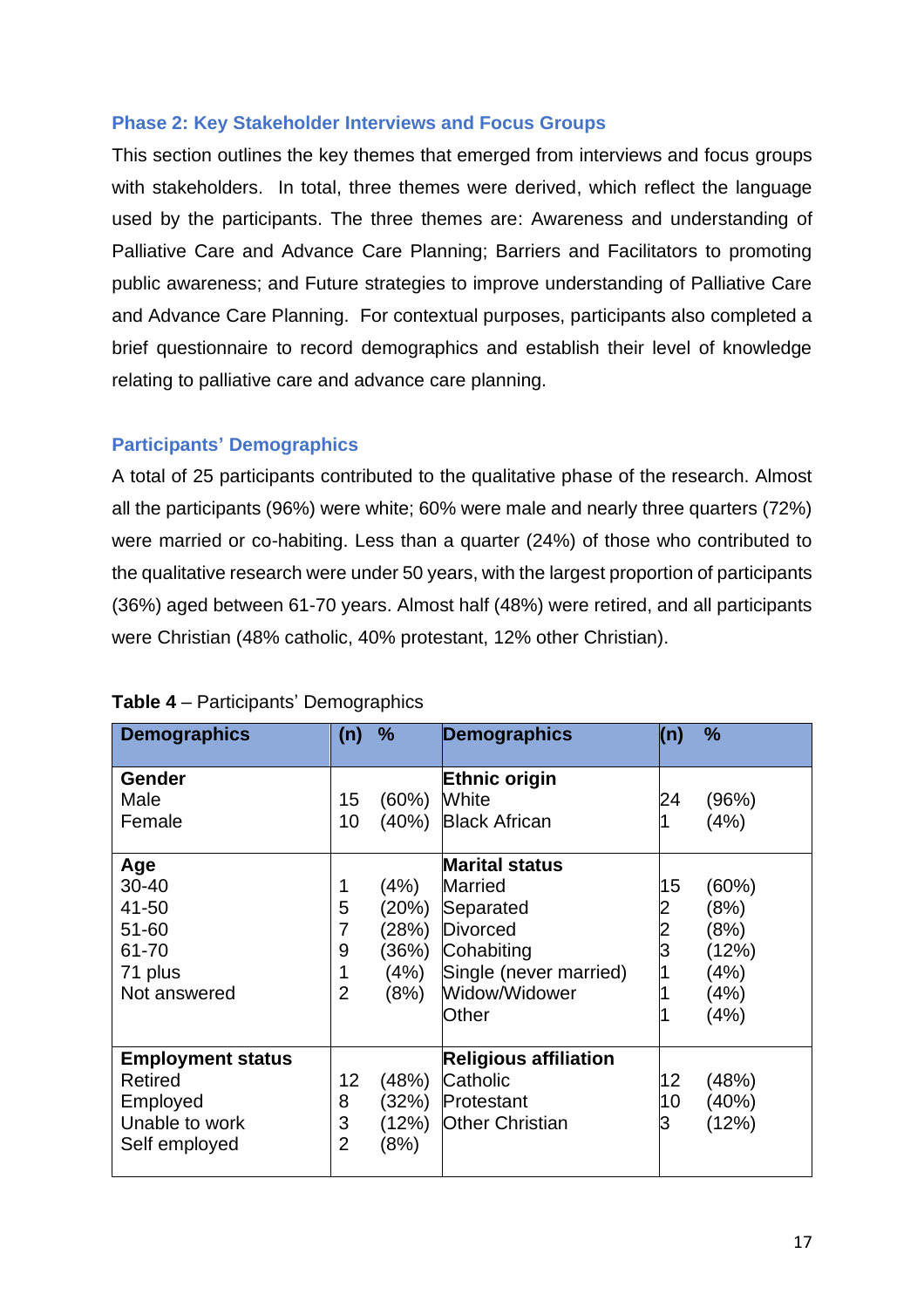## **Theme 1: Awareness and Understandings of Palliative Care and Advance Care Planning**

## **Dearth of Knowledge & Misconceptions linked to Terminology**

Over half (60%) of the participants indicated that they were aware and had some prior knowledge of palliative care. One in five (20%) indicated that they had a lot of knowledge of palliative care and the same number indicated that they had no previous knowledge of the term palliative care. Many believed palliative care to be complex, specialised care, that was offered at `the very end' when there was 'no hope', or no other 'treatments' available. This led many to interchange the term palliative care with 'end of life care' or care for the 'terminally ill'. Such care was perceived to be delivered by specialist and generalist healthcare professionals such as the GP, hospital doctors and nurses, hospice nurses, social workers etc. However, many could not articulate the components of a palliative care service nor the various individualised care packages and the range of support that could be offered.

When asked about advance care planning, almost half (44%) were unaware of the term. This even applied to those participants who had caregiving experience. When questioned many admitted they were unsure of how best to plan or support someone through a terminal illness with most viewing advance care planning as a 'last resort' when all treatment had failed. Advance care planning was perceived to be an 'insurance', describing it as a 'legal document', 'will' or 'contingency plan' intended to act as a buffer against life events relating to their health.

*'…I suppose putting in place, a plan for what sort of care you might need, different circumstances, different health issues… for a service to be available when needed and be locally accessible and available quickly…'* (PCACPI010)

### **Understanding based on Previous Experience**

Participants acknowledged diverse sources of information in relation to finding out about palliative care and advance care planning, including online, media, friends and family, healthcare professionals and religious and social service providers. Over three quarters (76%) of participants had a close relative/friend who had required access to palliative care. Most drew on their lived experiences of caring for someone at the end of life, or exposure to death as key sources of information upon which they built their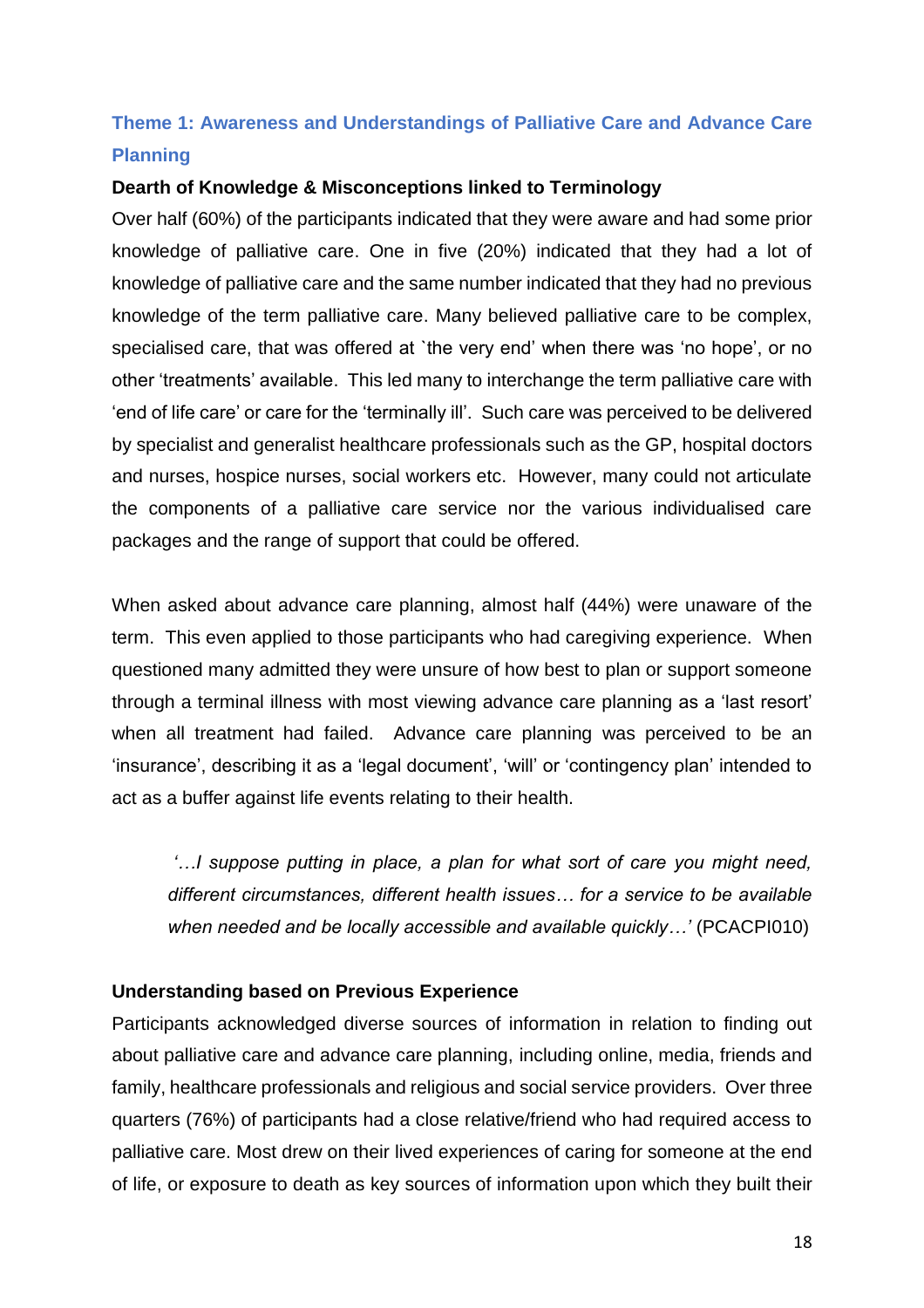understanding. Yet, many described their experience of end of life care as being 'traumatic' or as having 'happened very fast' in which learning occurred in an ad-hoc sporadic manner. Whilst participants welcomed the opportunity to speak about their experiences they also drew and learnt from others during the study, within a safe environment. Palliative care was believed to be focused on medication in the final stages of death and resuscitation options, noting that 'a good death' and 'dying comfortably' were the optimum goals.

When discussing their personal experience if was found that none of the participants who took part within the qualitative phase had put an advance care plan in place. Whilst some had revealed that they had started to think about their future care, most found the subject difficult to broach with loved ones or healthcare professionals. Only one participant had been offered the opportunity to talk about advance care planning. Others refused to think about such matters believing that such conversations were not necessary unless prompted and rationalised, by a 'health scare' or diagnosis of a terminal illness or disease. Therefore, advance care planning was focused on funeral wishes and treatment options once a terminal illness had been confirmed or diagnosed. These narrow views on palliative care and advance care planning led many to dismiss the idea of discussing death and dying as a common or normal conversation to have with family or indeed health care professionals as a matter of course, with over three quarters (76%) indicating that they had never discussed advance care planning with either family/friends.

## **Theme 2: Barriers and Facilitators to promoting public awareness of Palliative Care and Advance Care Planning**

#### **Personal and Social Challenges**

Many participants highlighted that palliative care and advance care planning are difficult subjects to broach, viewing them as a 'taboo' subject. It was recognised that even in today's forward-thinking society, individuals are constrained in approaching such topics due to a fear of causing 'upset or distress' or fear by speaking about 'their own mortality'. One participant stated;

*'…it's never really talked about to be quite honest…like deaths and funerals – nobody really likes to envisage the end… it's inevitable at some stage, but it's*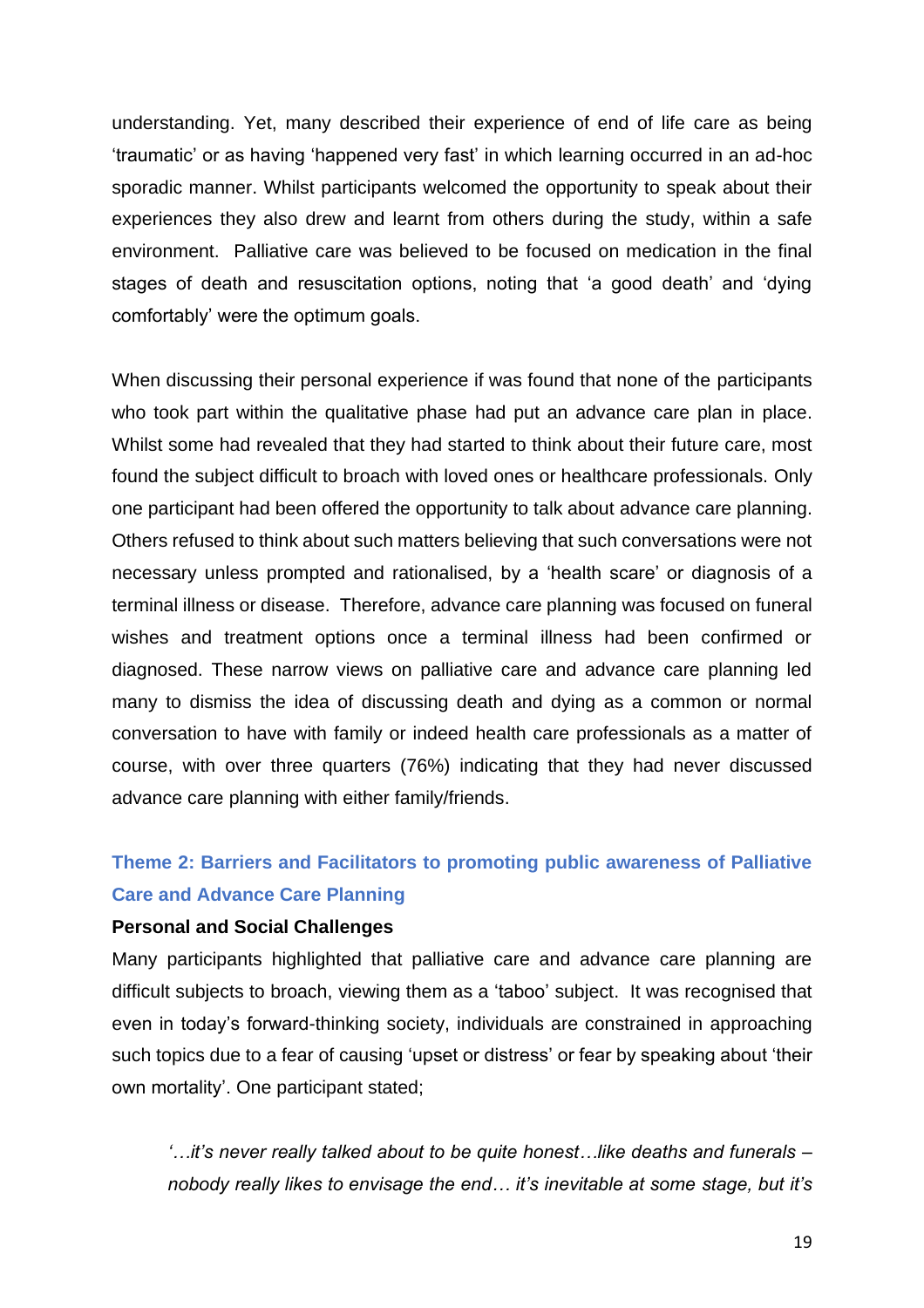*sort of you don't talk about it, it's not going to happen, so to speak'.*  (PCACPI003)

Participants alluded to this idea that life was 'hectic' and 'busy' and there are so many 'priorities' that palliative care and advance care planning are not thought of or prioritised until a 'health crisis is looming'. Regarding the importance of advance care planning, one stated;

*'…I definitely do* [think advance care planning is important]*, but I think people are busy… it's actually about making the time…I haven't got around to it. I know I kind of need to and I know we all need to be prepared'.* (PCACPI007)

Some acknowledged that introducing the topic of palliative care and advance care planning among family and friends could be perceived as an indication of an impending problem - '*they'd start to think, is there something wrong with you?*' (PCACPI014); or could be viewed as depressing – '*you might be short of friends every time you start talking about death.*' (PCACPI016). However, participants also acknowledged that having a shared experience (being directly affected) often facilitated discussions about palliative care and advance care planning.

'*I suppose whenever the people that you know are going through that process, then the terminology is used loosely, because you're in that circle' (*PCACPFG002).

#### **Cultural Difficulties and Challenging Attitudes**

Several participants reported how their religious views or cultural beliefs would influence, when, how and who they would approach to discuss palliative care and advance care planning issues. For many their religious or cultural beliefs would dictate the decisions they make in terms of their care, physical and spiritual (resuscitation, organ donation, cremation etc.). Others however believed that that if they didn't think about their own mortality, 'it's almost superstition', it won't happen.

A number highlighted the limitations of human knowledge and technological advancement, and that our actual time of death is beyond the scope of human prediction, therefore it shouldn't matter whether or not we talk about these matters.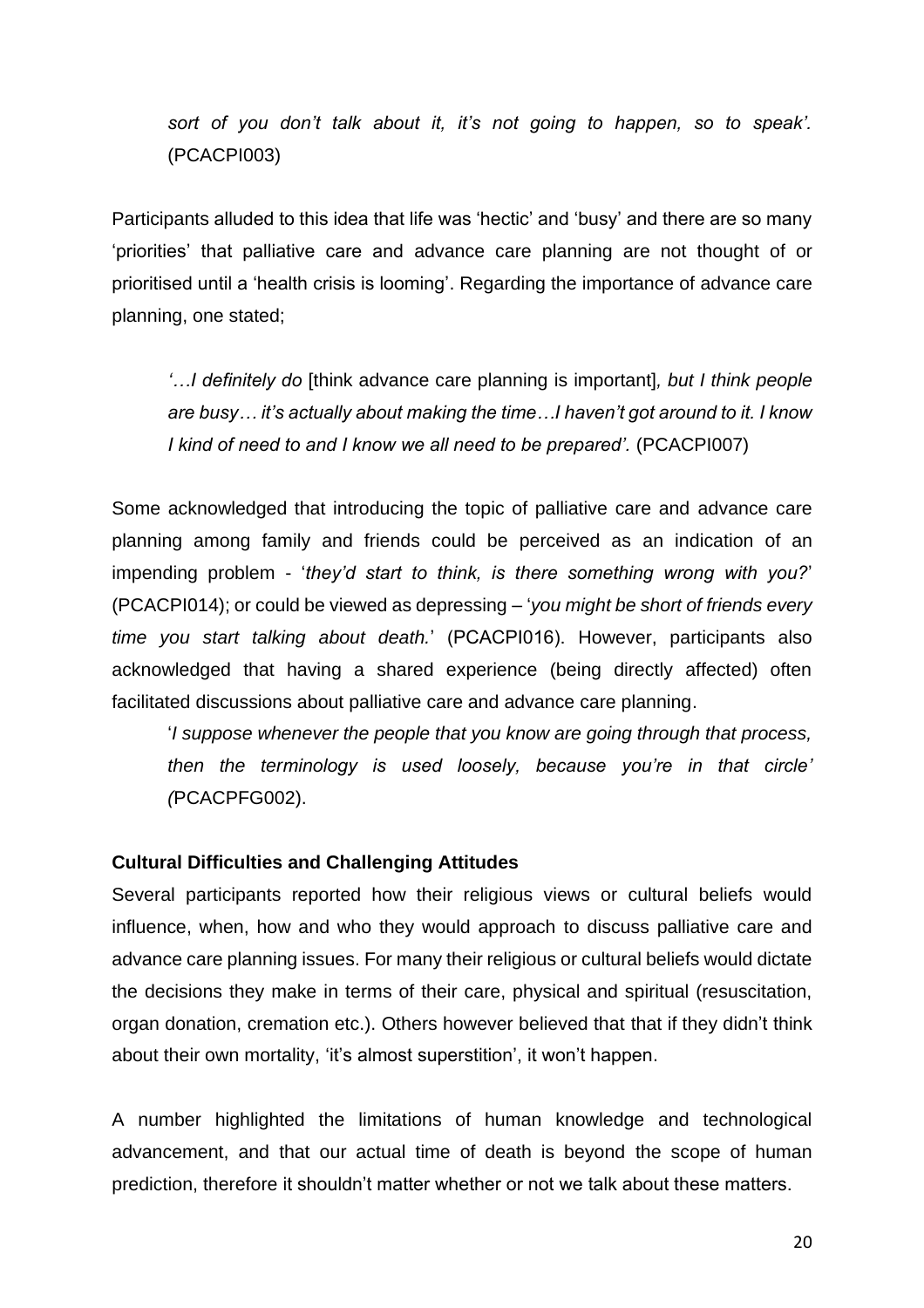'…*the idea that there is no point almost in worrying about what was going to happen. If it's going to happen anyway*…' (PCACPI002).

Nevertheless, despite these beliefs, there was a recognition that challenging attitudes towards palliative care and advance care planning was important. The need to educate the public to realise and acknowledge their own mortality was vital in ensuring that they took responsibility for their own health and wellbeing, whilst they still have the capacity to do so. However, this was cushioned within generational differences, with a belief that older people may be more able to acknowledge their mortality, whilst younger generations viewed life as 'endless' or that somehow it wouldn't 'affect them'. Therefore, a tailored educational approach was needed to cater for the different generations' mind-set. As one participant stated;

*'I think once you get to my age (67 years), or getting into your later life, you start to think of things like that (*advance care planning*), whereas …younger people are not really going to be interested'* (PCACPI008).

### **Lack of Information on Palliative Care and Advance Care Planning**

All participants commented on the healthcare system and who they would approach if they needed more information, including their GP, a consultant if they were under the care of one, social worker, and specialist palliative care teams, such as those from a hospice setting.

Many believed that the NHS healthcare system was failing the public in terms of palliative care and advance care planning provision. There was an acknowledgment that with a growing and ageing population, the strains on the health service were increasingly apparent and they considered that patient care was suffering. Several issues were outlined including a perceived lack of knowledge and awareness by healthcare professionals of palliative care options and advance care planning; a lack of funding and resources within the health service to facilitate the growing need for palliative care and to promote the provision of advance care planning. Several participants commented that 'asking google' was their option for finding out about advance care planning. However, with reports in the media of false news and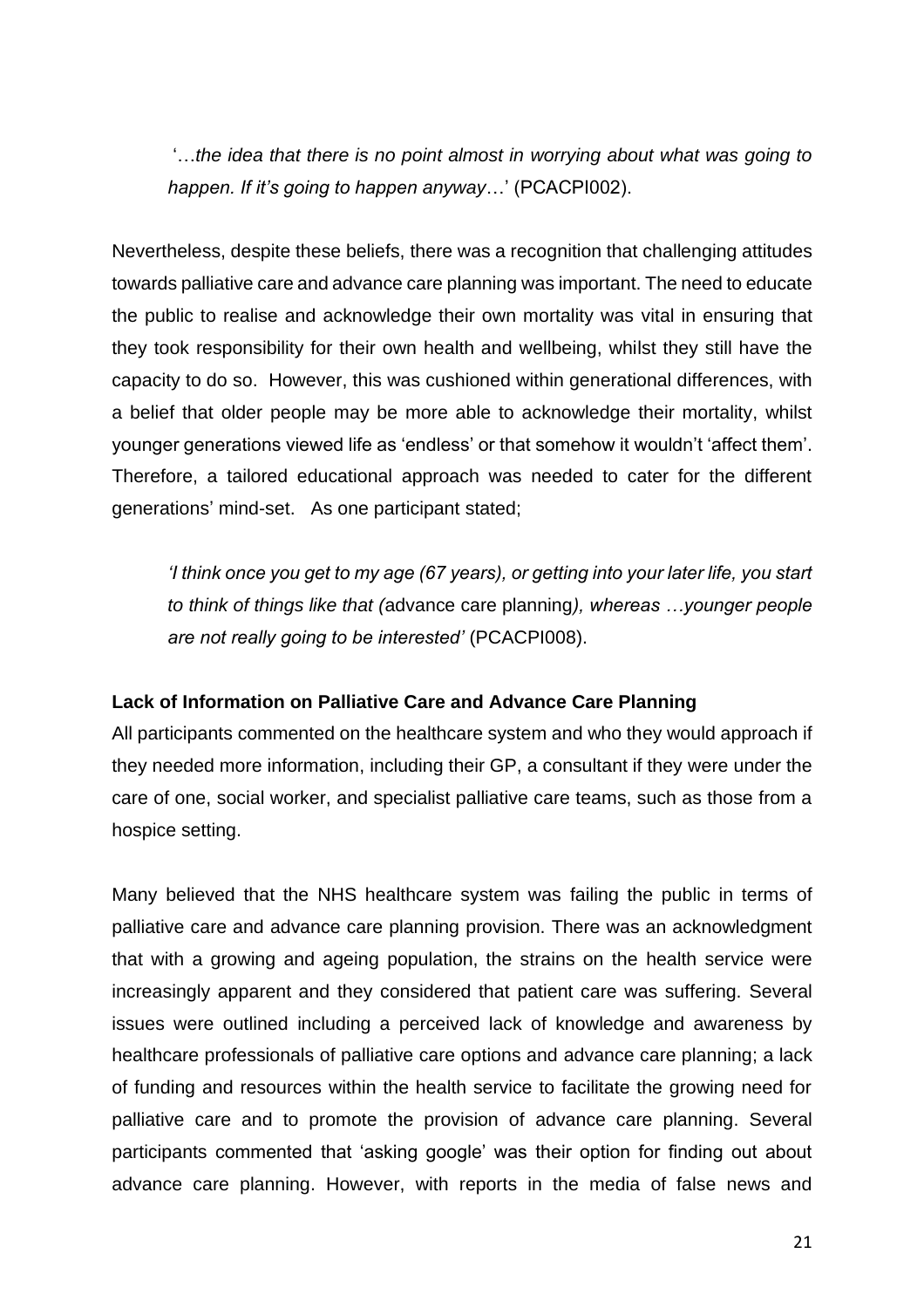information they sometimes worried about the credibility of the information available online. One participant stated;

*'…I don't think it's the government's right to say "this [medication] is too expensive, you can't have this treatment"…I think that they've [healthcare professional] been given an impossible remit by the government, because I think it is all about funding… that's very dangerous'* (PCACP00).

## **Theme 3: Future Strategies to Improve Understanding of Palliative Care and Advance Care Planning**

#### **Top-Down Leadership**

When questions about how to move forward to enhance the public's awareness of palliative care and engagement with advanced care planning, participants vocalised the need for leadership. Although many had acknowledged that advance care planning was an 'individual responsibility', one equated the area of death to taxes.

*'It's a bit like taxes, you know it's your responsibility to sort your taxes out, but the government manages the tax system and provides you with all the information you need to be able to sort out your taxes…So the reality is that there should be the same structure about end of life care…the government needs to take more responsibility in not necessarily providing the care, but providing the framework and the environment…'* (PCACPI004).

Other participants added that 'informing people' and opening opportunities for discussing advance care planning amongst families could be achieved easily with regular information drops (for e.g. information sent out to individuals on advance care planning when they reach a certain age). Another area discussed was the idea of building palliative care and advance care planning cover into existing life insurance schemes. One participant mentioned how driving licences asked about organ donation, thus opening the conversation to that younger population when they were applying for their licence. Similarly, if people had to think about advance care planning arrangements when they were sorting their life insurance, families would have an opportunity to discuss their wishes and start planning. All acknowledged the increasing need for funding for social care in order to provide palliative care for our growing (and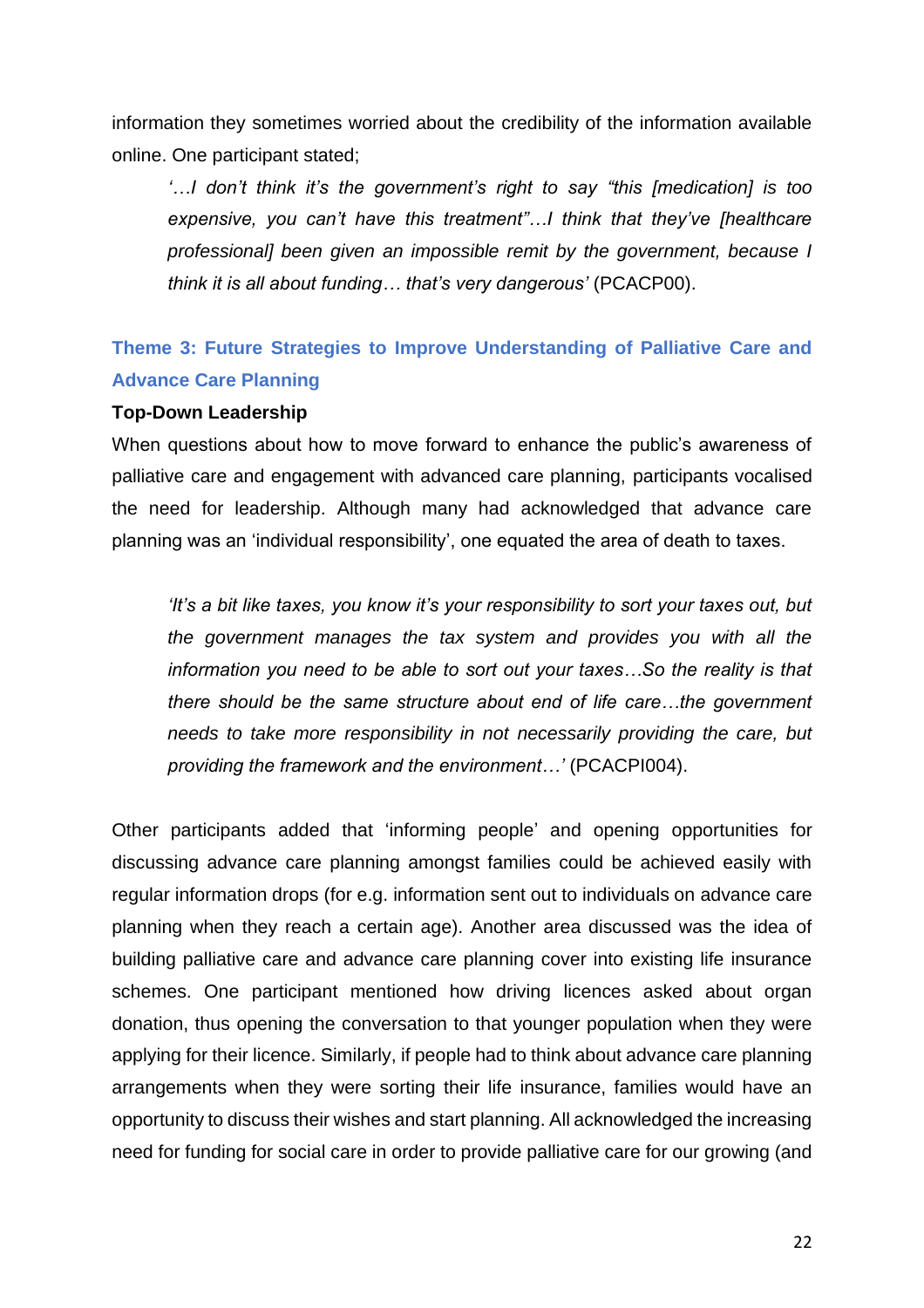aging) population, highlighting that 'end of life problems occur to young and middleaged people' as well.

Participants also discussed the idea of creating a 'pension pot for care'; highlighting that those who haven't owned their home or who don't have as much money may struggle. Some suggested transferring this burden to employers (as a mandatory obligation) or to the state government; where a specific pot of money could be used (in the same way as the current pension scheme) but with a specific focus on providing palliative care if required.

### **Increased Education and Information**

All participants acknowledged there was a dearth of standardised lay information available for the public and recommended that more information should be provided about palliative care and advance care planning. Whilst the taboo around death and dying was recognised, in order to engage with people, it was recommended that we remove the barriers and fears that currently exist in people's minds. This needs to be aligned with education and tailored information. Some specifically mentioned the idea of 'a good death' and dying in a 'good way', and that this is a concept that needs to be broached with everyone, irrespective of age or health status.

Participants discussed how disseminating information on palliative care and advance care planning could be done through a variety of platforms such as the localised methods; information in GP surgeries, libraries, posting leaflets and regionally incorporating media platforms (e.g. T.V., radio, newspapers and billboards). At a national level, there was much discussion about the benefit of weaving the topics into soap storylines, as a way of gearing people's mind-set towards advance care planning and stimulate discussions that will ultimately sensitise people to the areas of palliative care and advance care planning. One stated,

*'If you're better informed, you'll be able to make a better decision'*; whilst another said, *'it would have to be a wider thing, it's about getting information and also* [getting] *it in a way that* [people] *understand'*.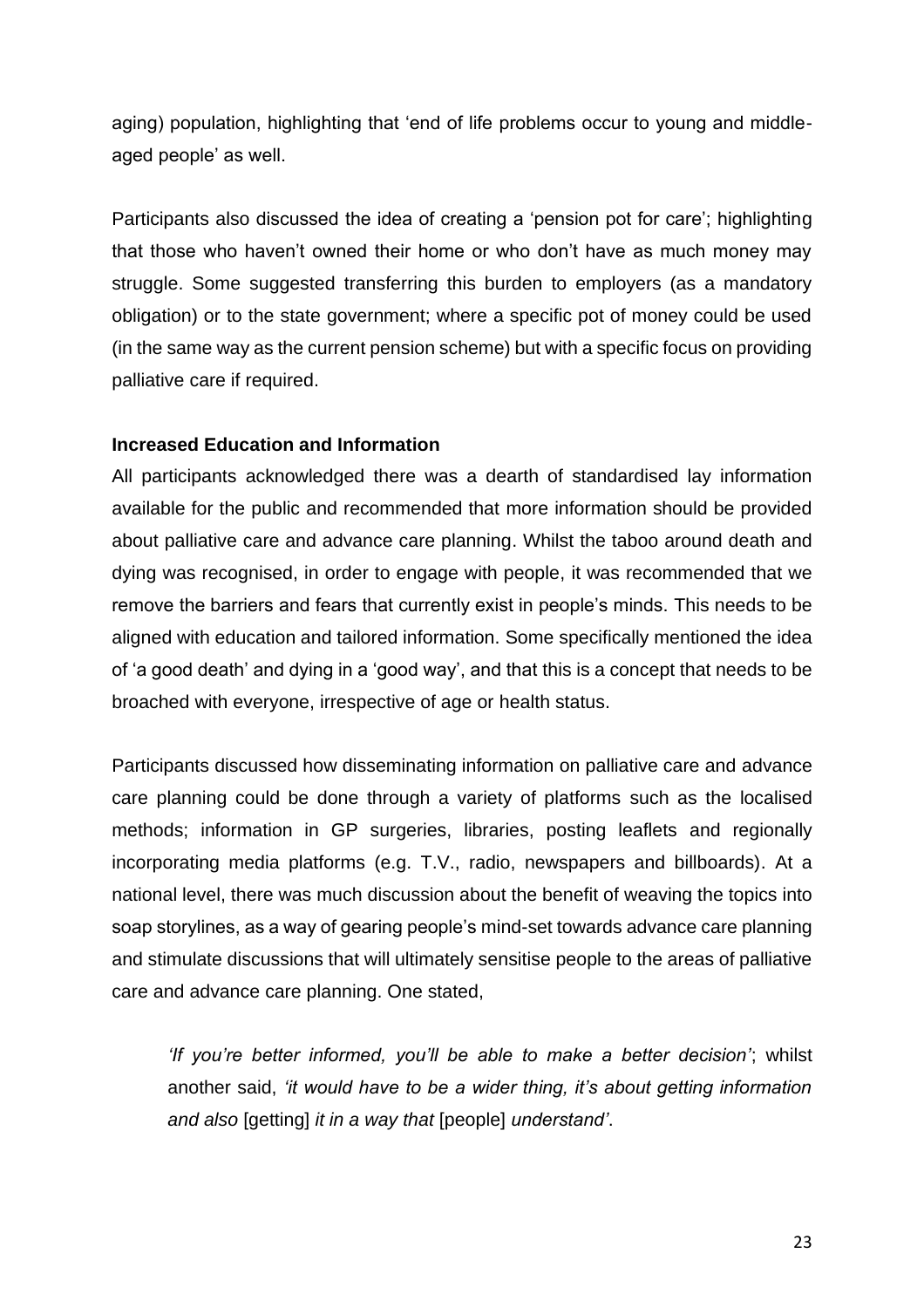Participants also spoke about the need to use social media and its role as a global information resource. Many agreed that such online platforms were better able to reach younger generations, but some cautioned being able to trust 'everything you see online', indicating that some regulation would be required to ensure that the information people were searching for was accurate.

There was an overarching feeling that this information and need to educate people was ultimately about 'supporting them' to make informed choices and decisions about their lives and their death. Some discussed how this could be achieved by improving healthcare professionals' understanding and awareness of palliative care and advance care planning. The idea of a 'holistic' approach to patient's palliative care symptoms/needs was highlighted and how constraints in the current healthcare system (including time restrictions on appointments and limited funding in terms of resources) aggravate healthcare professionals' difficulty in prioritising patient's needs (their emotional and psychological needs with their physical medical needs). One participant stated,

*'I think all nursing is a vocation and I think, I'm sure it must be so difficult for some of the nurses who are trying to deal with it, because they're so busy trying to deal with the medical side of it… they just don't have time to do it [emotional support]'.* (PCACPI007)

### **Normalisation**

Several participants agreed that it is important that we normalise the idea of advance care planning and palliative care to encourage them to be part of everyday language. There was a sense amongst the participants that introducing these conversations informally within families and amongst peers (for e.g. in church or social groups) was the best way to break down barriers and 'taboo' that exists surrounding death and planning for death. Many also highlighted that these conversations should be happening at a much earlier stage and that parents should be including children in these conversations. One participant stated,

'*…So I think the best way of doing advanced planning is for people to have thought about it and discussed it at a much earlier stage…it's just a discussion,*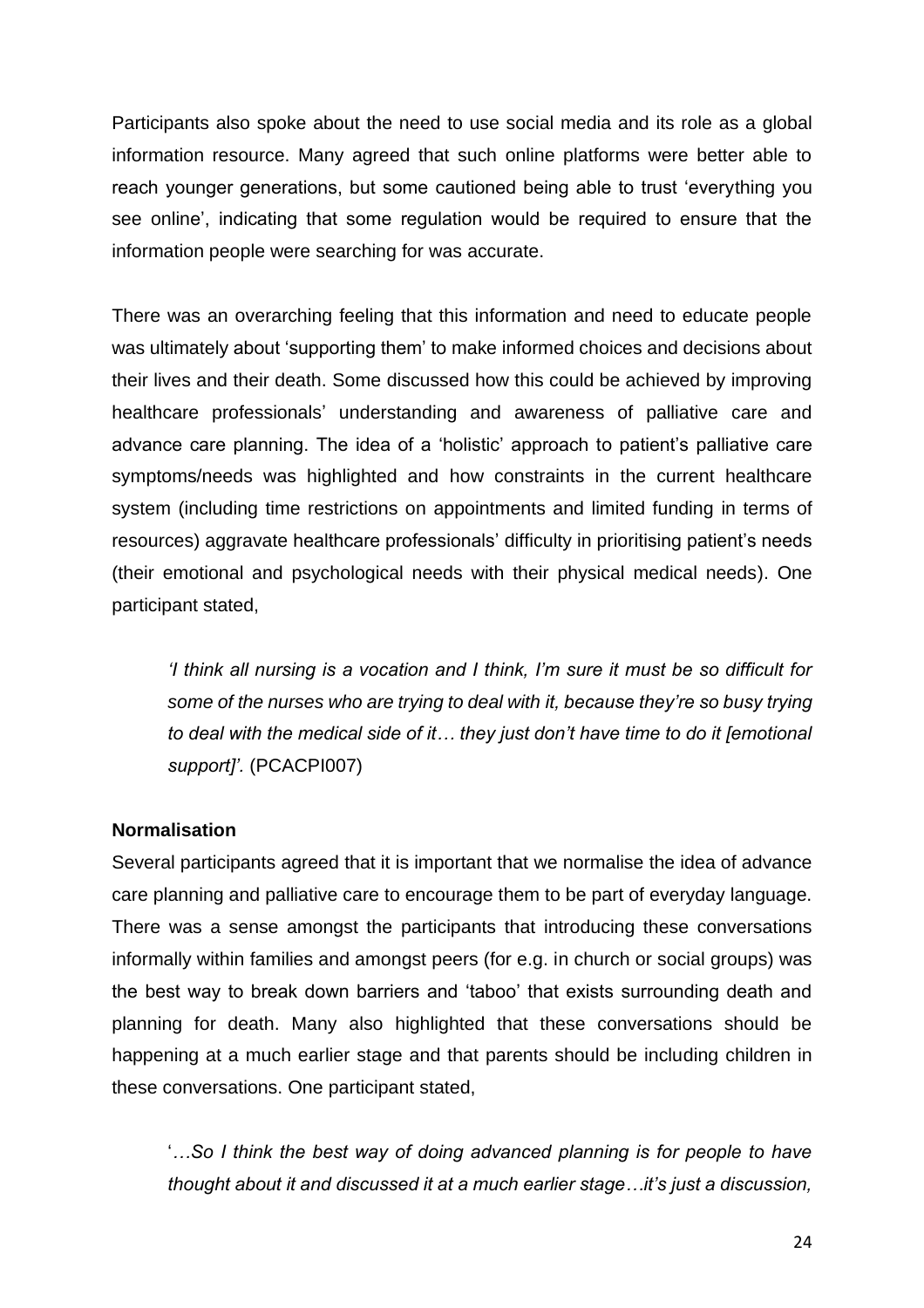*just as you would discuss getting a job, which you do with children…'*  (PCACPI004).

Participants also discussed the need to recognise that younger people get sick and need to be aware of advance care planning options as well. One mentioned that advance care planning and topics like organ donation could easily be broached at school, and children could be introduced to the terminology and have the opportunity to share their experiences and concerns with other members of their peer groups. One suggested,

'…*the solution is that people should be taught about advanced care planning at school level. So that you're actually thinking about advance care planning and it's part of the curriculum and lessons, so that when your mum or dad come to have to have something, you're got an awareness instead of it just hitting you like a brick wall and you know, when you come to have your care, it means that your children will be able to support you through that...'* (PCACPI002).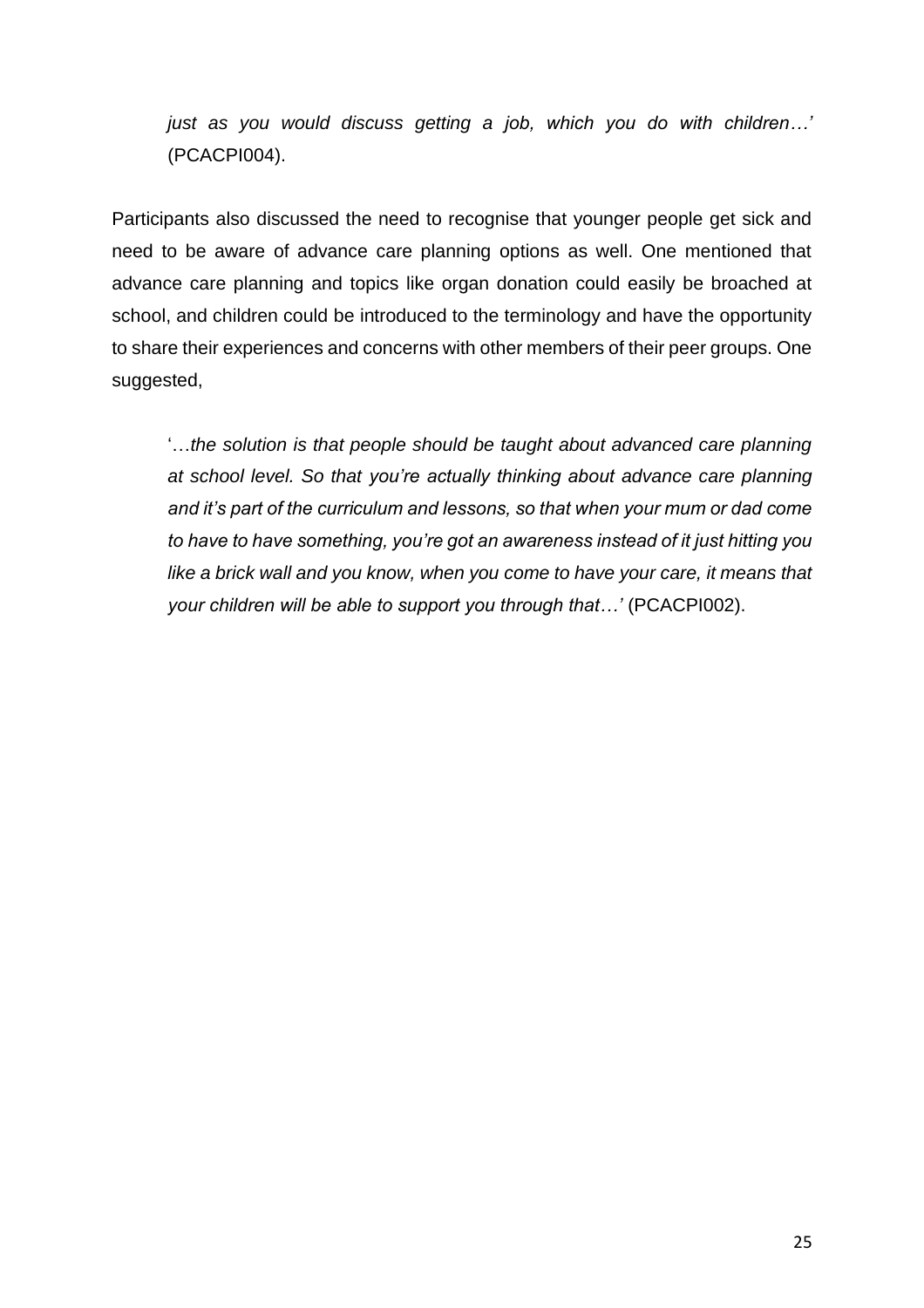#### **CONCLUSIONS & RECOMMENDATIONS**

With an ever-growing ageing population across the world, with complex chronic conditions; the need for palliative care research is vital in order to address changing needs, create robust palliative care services and enhance patient care and experience (35). At a global, national and regional level, there has been a concerted effort to better understand the role of palliative care and advance care planning. However, previous evidence has documented a lack of knowledge of palliative care and advance care planning amongst the general public. A concern reiterated by the findings from this research that outlined huge variances amongst individuals regarding their knowledge of the concept of palliative care and the idea of advance care planning. This is the first regional study in Northern Ireland that has explored the public's level of awareness, knowledge and views relating to palliative care and advance care planning.

#### **Knowledge and Awareness of Palliative Care**

Overall, the results demonstrated a lack of awareness and knowledge. Although two in five participants had experience of palliative care through a friend or relative, only one in five (22.6%) were able to accurately define the term palliative care (answered all 13 PaCKs items correctly). Similarly, only one in four participants (28.5%) acknowledged an understanding of the term advance care planning, with only 2% having an advance care plan already in place. Results from the quantitative element of this project highlighted that factors such as gender and education impact on knowledge of palliative care. Moreover, those from rural communities scored higher in terms of their knowledge of palliative care and this may be linked to the support networks that exist in more rural areas and the community cohesion at times of distress.

#### **Advance Care Planning**

Over 80% of participants acknowledged the benefit of advance care planning (give them comfort and a sense of control), however there was a disconnect with 60% of participants having no interest in finding out any more about advance care planning. This raises questions about who, where, how and when to consider some of the aspects related to advance care planning. However, interestingly the findings also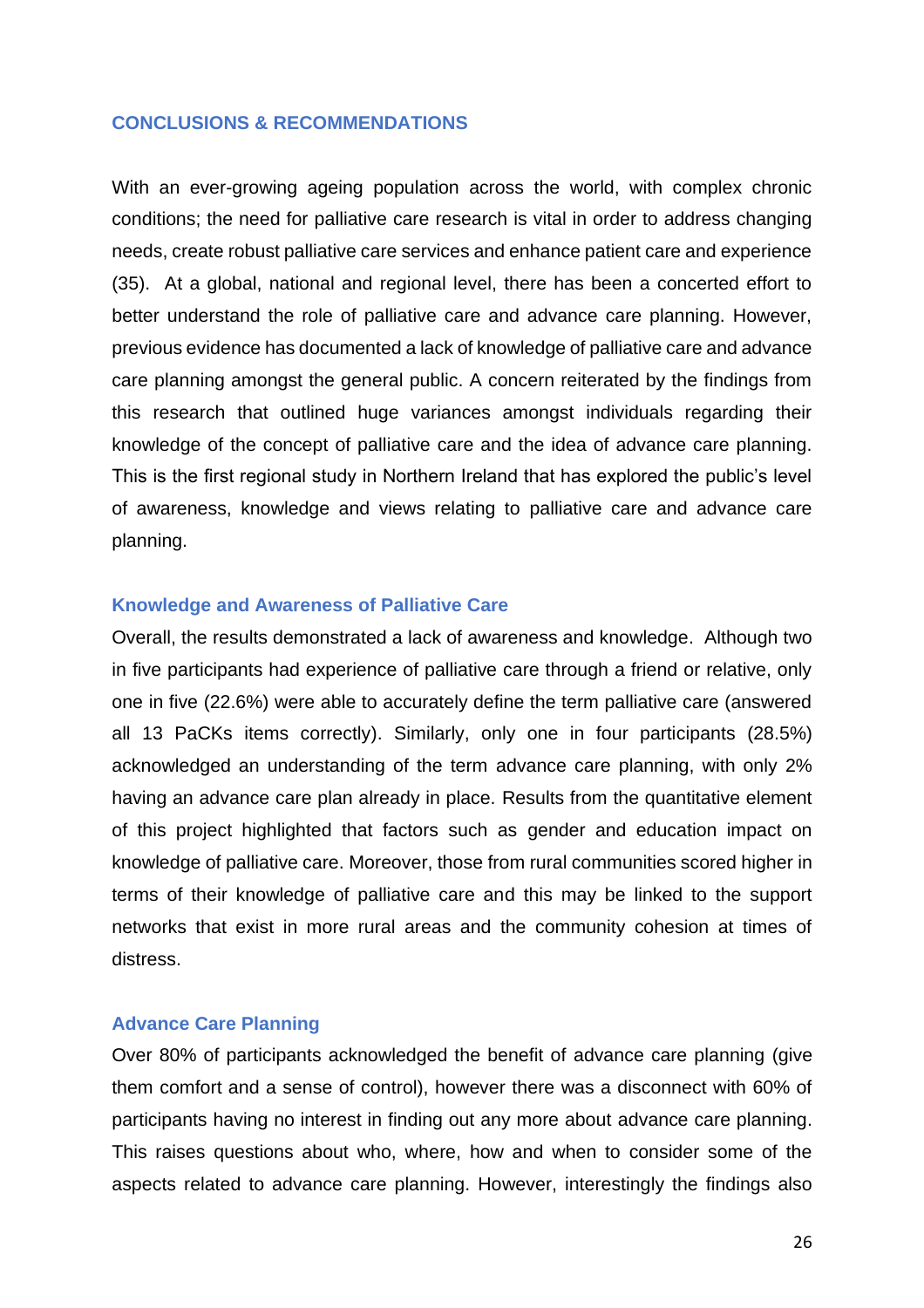reveal a positive trend in terms of the public's attitudes toward advance care planning from earlier research in the area (36), with the Northern Irish population also showing little concern when it comes to the worries commonly associated with advance care planning; only 16.7% were worried about their wishes not being respected, similarly only 20.2% were worried that advance care planning would mean that they would be unable to change mind about their advance care plans. However, a major barrier to advance care planning remains around initiating such conversations, with participants acknowledging that they are more likely to have informal discussions with family/friends (60%) versus more formal discussions with healthcare professionals, including the GP (40%); nurse 22.7%; and social worker (16.7%). Similar trends reporting confusion and misunderstanding surrounding the role of advance care planning have been noted in the literature (37–39).

#### **Misperceptions of Palliative Care**

Previous studies by Collins et al (21) found similar gaps in knowledge and misperceptions of palliative care and the increasing evidence indicates what could be considered as an 'image/language problem' for palliative care. The qualitative findings from this study added additional insight to this lack of knowledge and misperceptions. Some of the respondents acknowledged the complexity and specialism of palliative care and many used their own personal experiences of end of life care with family and friends to interpret their understanding of palliative care and advance care planning. However, their accounts highlighted a sporadic understanding of the terms, with respondents recognising the terminology but being unable to articulate their meaning. These findings are similar to previous literature on public awareness of palliative care and advance care planning (17,23,40,41). Moreover, current understanding was intrinsically linked to personal experiences, good or bad. Without formal guidance, such experiences provided a framework upon which to articulate and base their understandings.

These key misperceptions of palliative care need to be addressed and speak to the need for a public education programme, seeking to address key knowledge gaps. Health education is "any combination of learning experiences designed to help individuals and communities improve their health, by increasing their knowledge or influencing their attitudes" (42). . In 2004, the WHO advocated for public health policies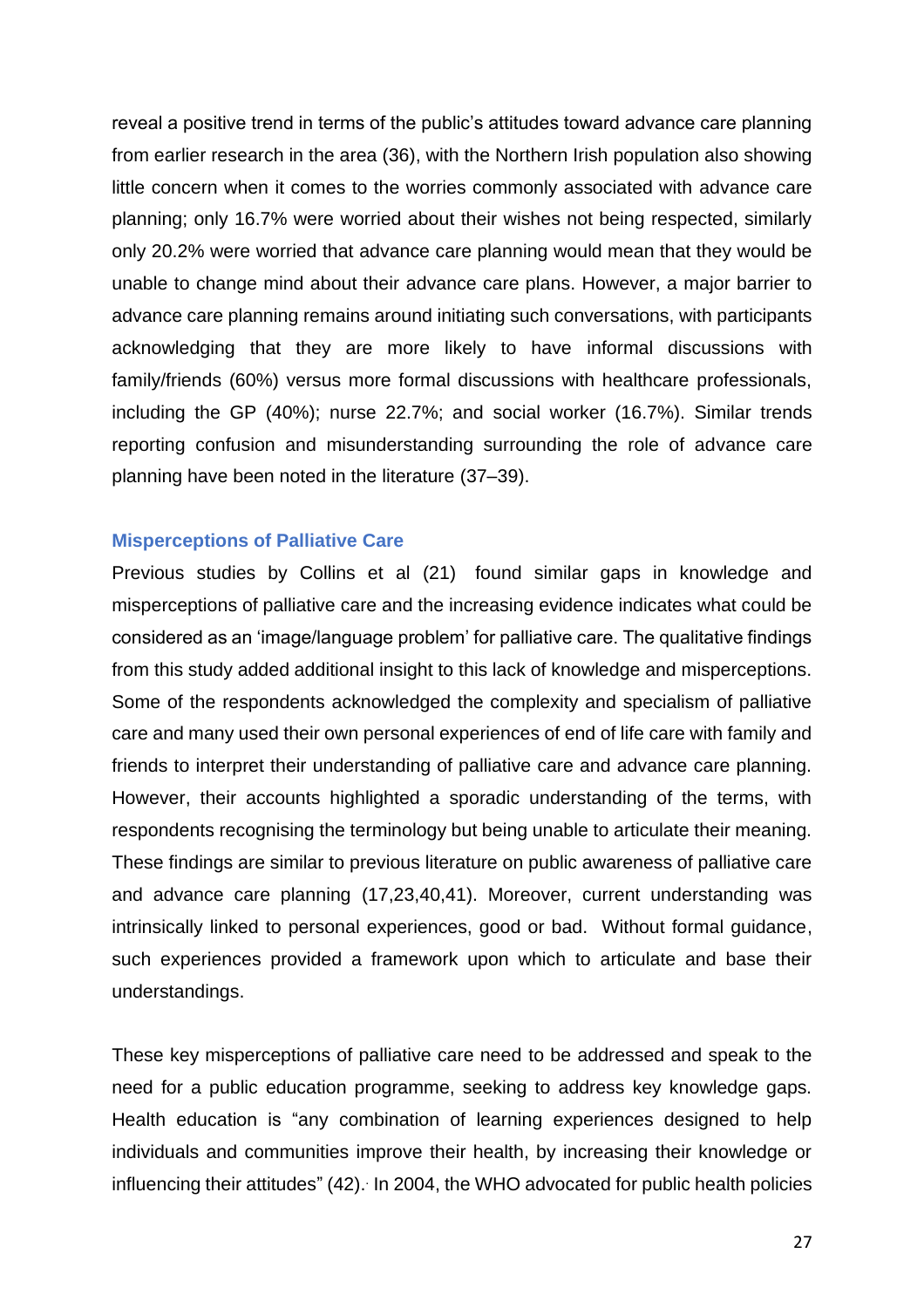to include public health education to increase awareness of palliative care using a variety of media and within a range of communities (2). Therefore, it is vital to consider some essential components of the educational intervention as a range of approaches may be appropriate. Building on the work of Collins (21), the increasing evidence base, and drawing from aspects of the PaCKS tool, some of the following essential components of educational message are proposed (see table 5).

**Table 5** – Essential Components of Educational Message for Palliative Care

|  | <b>Essential Components</b> |
|--|-----------------------------|
|--|-----------------------------|

Palliative care considered as a system of 'best care', not linked to specific 'place' or setting

Viewed as an active approach to care, offering solutions and improving quality of life

Enabling people to stay out of hospital and provided across all settings, all conditions and all times.

Enabling choices, decision making and facilitating goals of care for both patients and families

Providing expert management of symptoms from members of specialist and generalist multidisciplinary team

Facilitation of living independently as well as possible for as long as possible

Earlier integration in the patients' journey and includes but not just focused on end of life care.

In addition, the message needs to be accurate and from trusted sources; include both voice of patient /carer alongside health professionals; general and yet also including tailored information to specific needs of groups, for example gender; age and rural versus urban communities; taking cognisance of media and methods of media communication.

In conclusion, findings indicate a dearth of awareness, lack of knowledge, and misperceptions among the Northern Ireland general population regarding palliative care and advance care planning. Despite this, however, palliative care and advance care planning were recognised as important and a range of strategies to enhance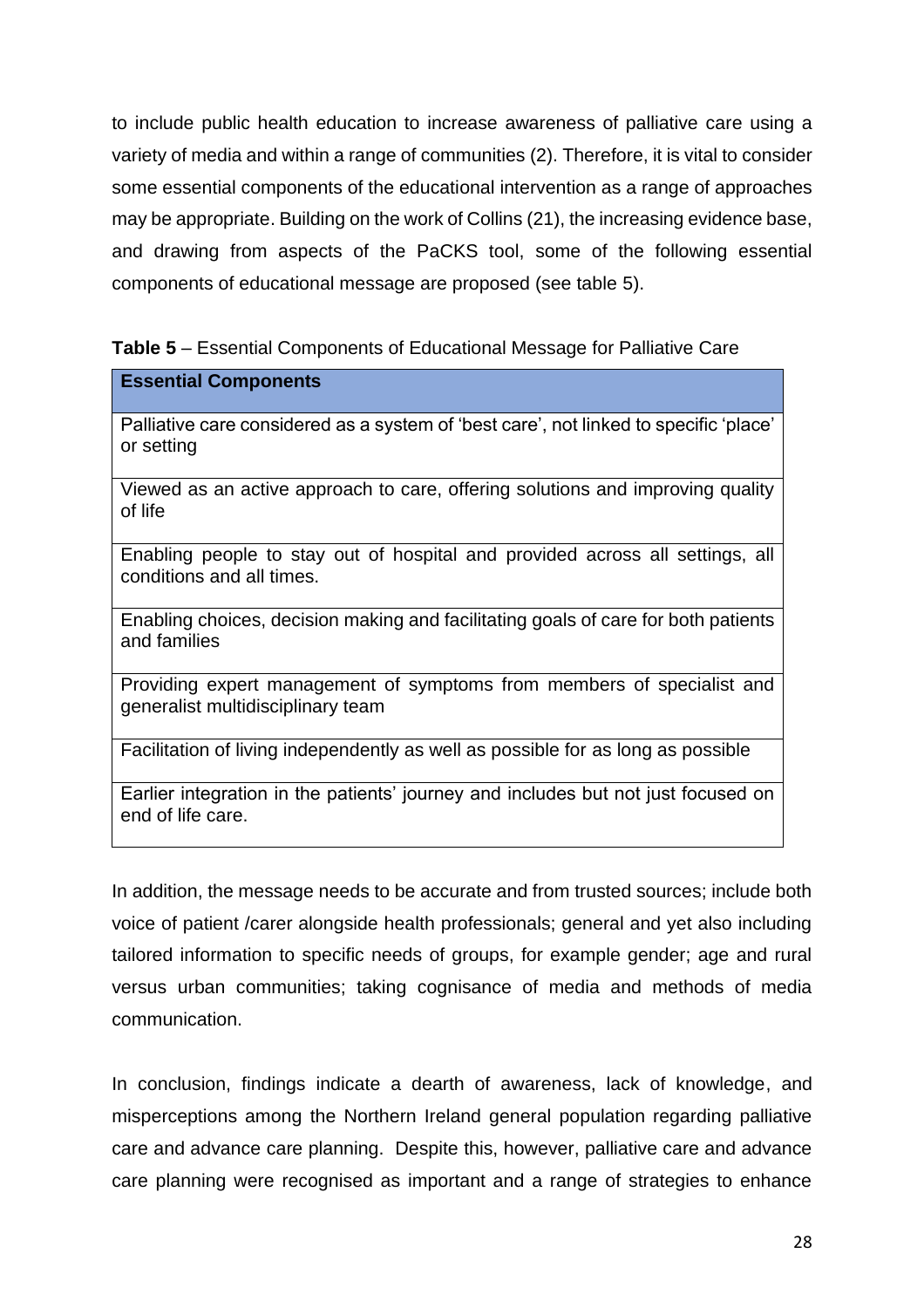understanding and engagement were offered including the need for education and publicity. With a growing ageing population, and the improvements in the range of palliative care services since the publication of the Living Matters; Dying Matters: A Palliative and End of Life Care Strategy for Adults in NI in 2010 (32), an increase in awareness is needed to improve knowledge of and access to services, empowering individuals, communities and society. Doing so will help to ensure Northern Ireland realises the national and international objectives of palliative care.

Based on the objectives and research findings, the following recommendations are outlined.

## **Objective 1: Awareness, knowledge, and views about palliative care and advance care planning among the public**

- There is a need to increase public views and knowledge of palliative care across the life span and different age groups. Increasing awareness and understanding of palliative care, both among the wider public and health and social care professionals, is crucial to opening up discussion about death and dying and encouraging people to think about and understand the role of palliative care in supporting people living with life-limiting conditions.
- Key misperceptions are still prevalent across Northern Ireland. To address this requires agreement on the key components of the message for palliative care, shared terminology and consistency in delivery. Such an approach would enable a potential 'reframing' of palliative care, aligned to key messaging.

## **Objective 2: Influencing factors in the provision of palliative care and advance care planning and best practice**

- Palliative care is still viewed as care of patients with cancer in the last six months of life. Efforts should be made to integrate palliative care and advance care planning into bigger public health campaigns on healthy ageing as part of everyday conversations, instead of waiting for a diagnosis of a terminal illness.
- Funding and resource planning is required to support the early integration of palliative care and advance care planning.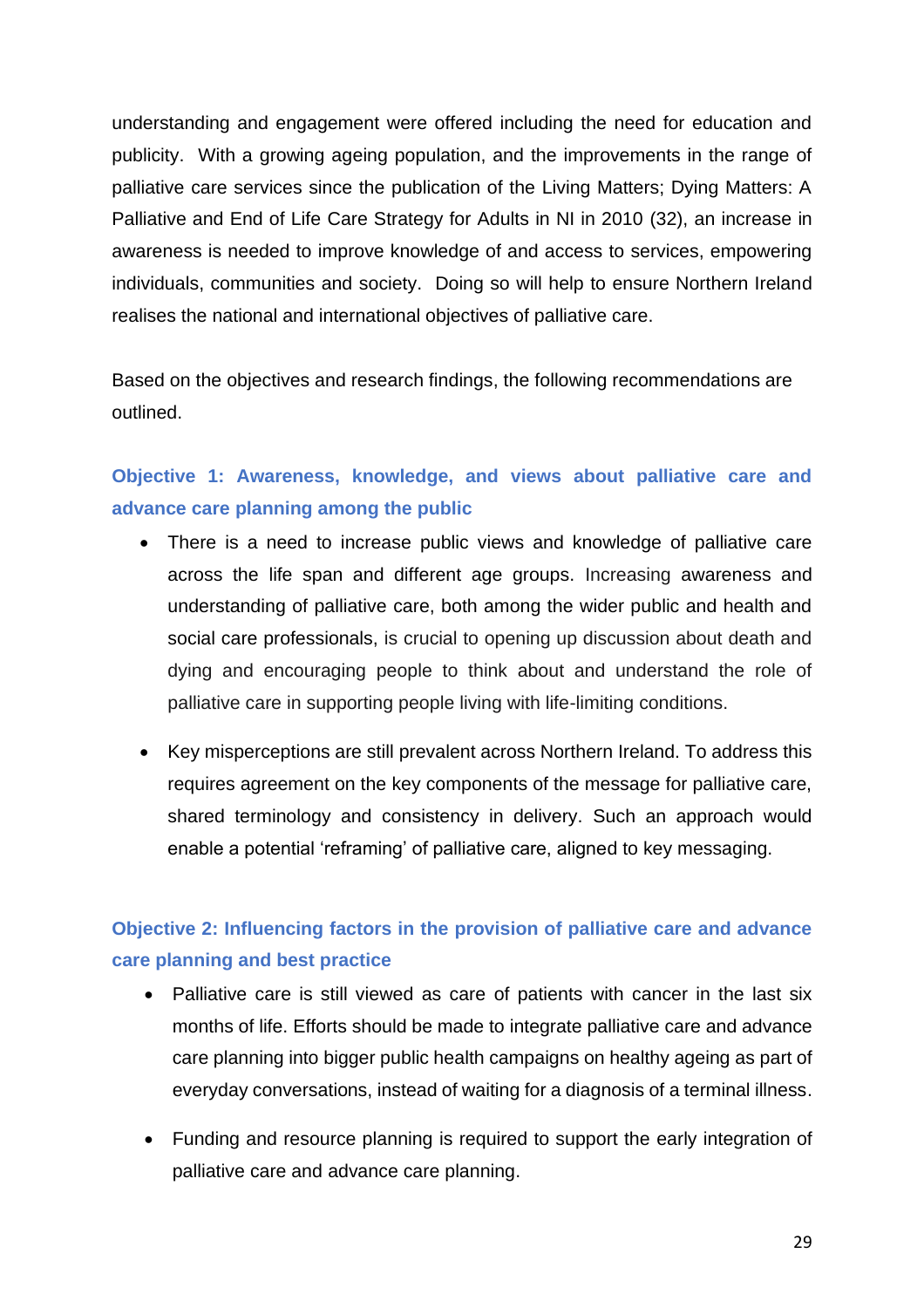- Young adults, men, and people not born in the UK showed lesser understanding of advance care planning and palliative care. Public health campaigns should target these groups and tailor information and delivery to match their needs.
- Concerns of "fake news" highlight the importance of trustworthy, credible sources being involved in the coproduction and delivery of materials.

## **Objective 3: Behaviour among the public regarding holding discussion and making advance care plans**

- The general public acknowledge the importance of planning ahead and have willingness to participate in principle. However further refinement and consideration required for when this applies to a person on an individual basis. This indicates the need to develop a targeted approach addressing personal and individual considerations alongside indicating benefits and allaying concerns.
- Specific strategies need to be considered around how initiatives related to advance care planning are progressed. Some suggestions include the use of targeting other institutions outside of the health care system, for example workplaces, financial advisors and solicitors. Other examples include:
	- o Work with film and media outlets to weave palliative care and advance care planning into the storyline of popular shows to help break down views of them as taboo.
	- o Adapt educational materials for a younger audience and start conversations in schools and universities.

### **Objective 4: Strategies to raise awareness within a public health framework.**

• There is a need for wider understanding and policies that enable support for palliative care and advance care planning implementation as not just the remit for health and social care. A public health approach to palliative care needs support and wider engagement and co-operation across a range of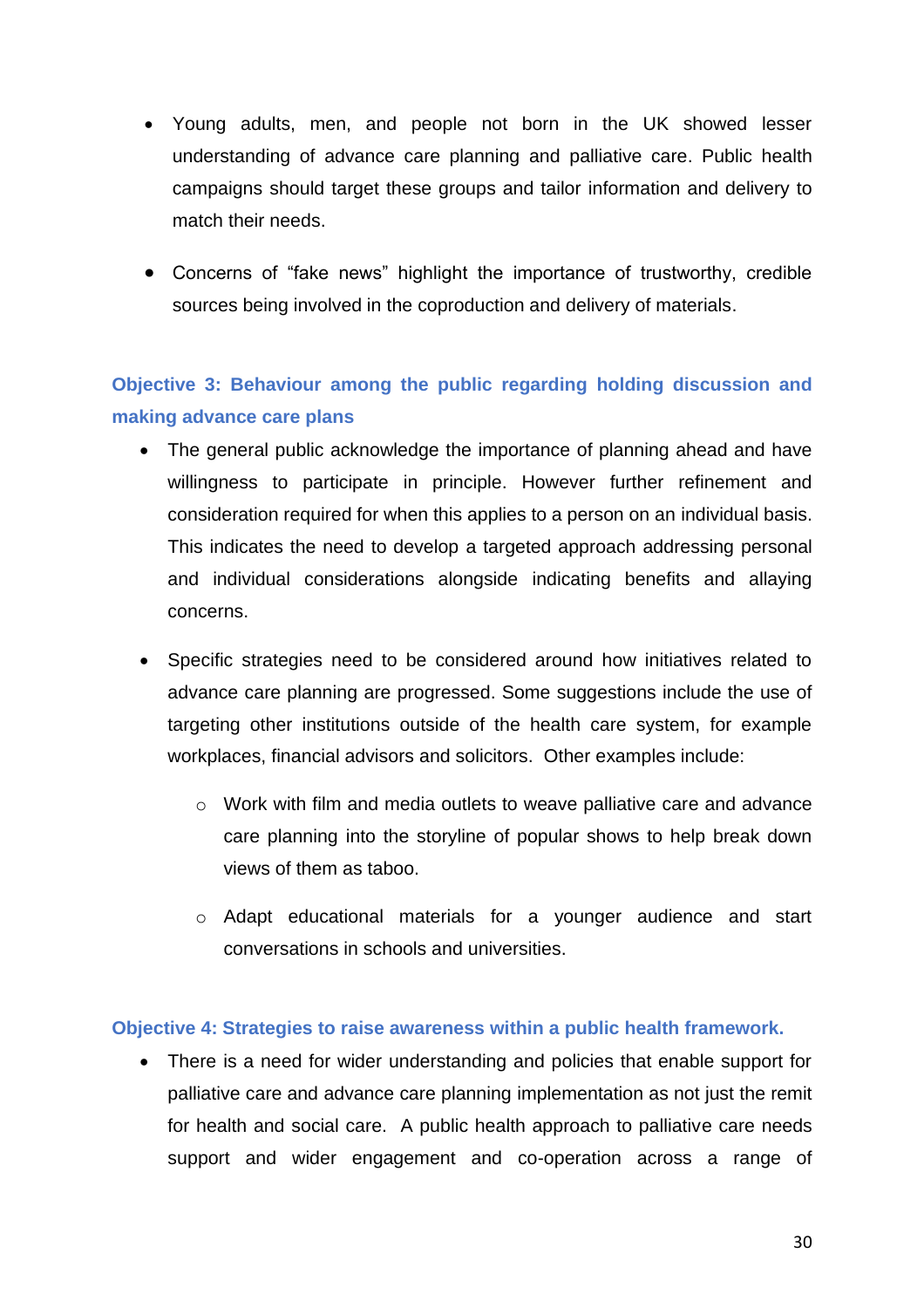stakeholders. These include for example, individuals, community groups, health and social care professionals, the education sector, voluntary sector, local and central government, employers, and faith groups.

- Education and information are critical to understanding what palliative care is and how it can help improve quality of life, support future planning, and help people to live well until they die.
	- o Education and information targeting the general public should include both general information provided at a universal level, tackling the misconceptions, but also include tailored information targeted at different groups in society to enhance awareness of palliative care and advance care planning. Such tailored groups may include consideration of urban and rural populations, different age groups, and gendered nuances.
	- o Education and information targeting healthcare professionals regarding the initiation of advance care planning discussions should be focused earlier in the disease trajectory. There is a need to reinforce the message that health and social care professionals have a role to play in helping people understand the many aspects of palliative care including its psychological, emotional, spiritual, social and physiological benefits.
	- o Display promotional materials on palliative care and advance care planning in public places within the health and social care sector.
- Despite palliative care and advance care planning being recognised as a significant policy priority, further research is required to examine the impact of initiatives among the public's understanding.
- Key strategies need addressed, and exemplars of good practice outlined that illustrate how community support can be developed and maintained.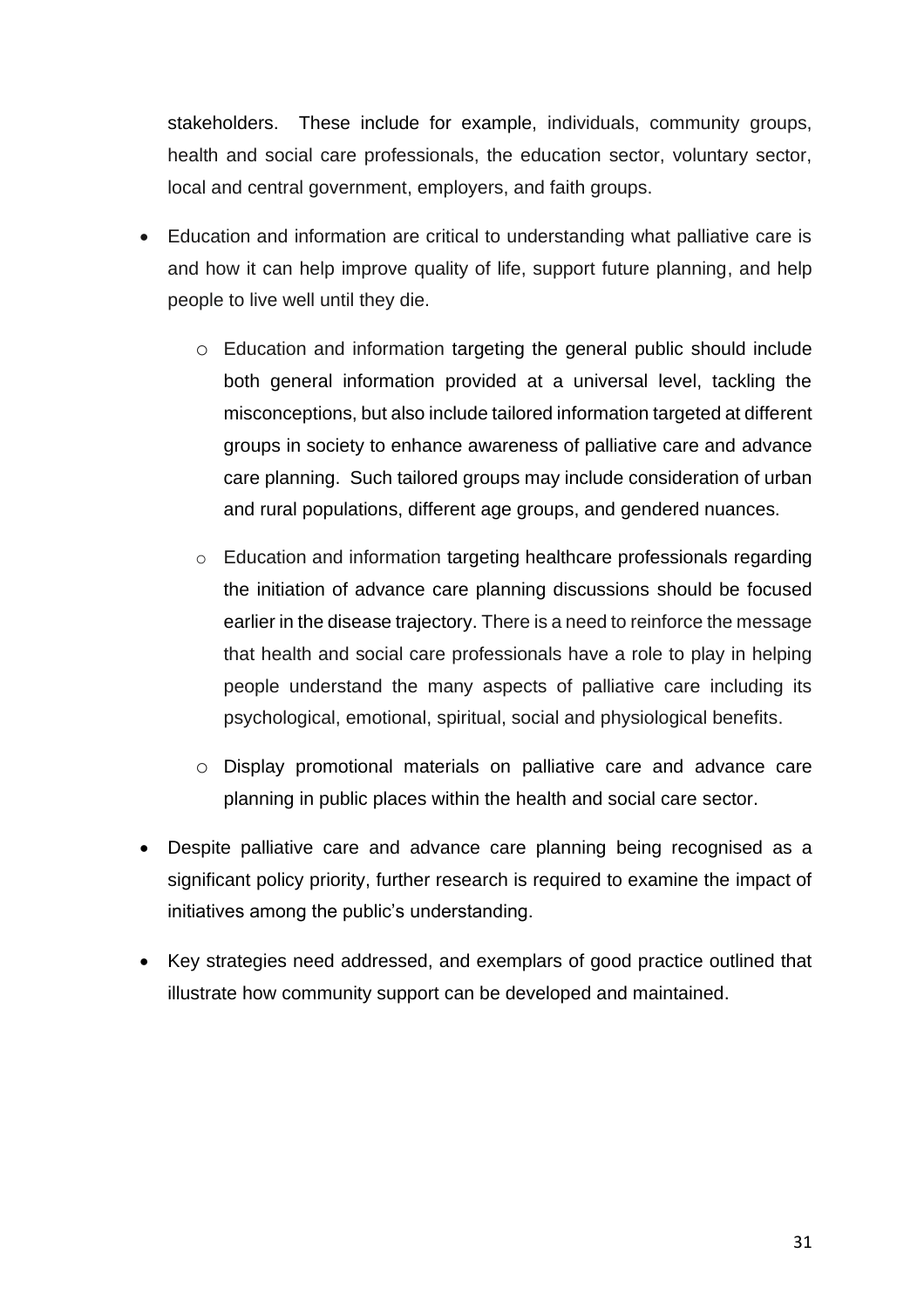## **REFERENCES**

- 1. World Health Organisation. WHO Definition of Palliative Care. 2017 [cited 2017 Apr 12]. Available from: http://www.who.int/cancer/palliative/definition/en/
- 2. World Health Organisation. Palliative Care: The Solid Facts. 2004 [cited 2017 Nov 10]; Available from: http://www.euro.who.int/ data/assets/pdf file/0003/98418/E82931.pdf
- 3. International Federation of Health and Human Rights Organisations. Why is Palliative Care a Human Rights Issue? [Internet]. 2019 [cited 2021 Feb 12]. Available from: https://www.ifhhro.org/topics/palliative-care/
- 4. Shrivastava S, Shrivastava P, Ramasamy J. Palliative care: An integral component of human right to health. Int J Prev Med [Internet]. 2016 Jan 1 [cited 2021 Feb 12];7(1):15. Available from: http://www.ijpvmjournal.net/text.asp?2016/7/1/15/173916
- 5. World Health Organisation. Strengthening of Palliative Care as a component of Comprehensive care throughout the life course. [Internet]. WHO 67th World Health Assembly 2014. Available from: https://apps.who.int/gb/ebwha/pdf\_files/WHA67/A67\_R19-en.pdf
- 6. Bakitas M, Lyons KD, Hegel MT, Balan S, Brokaw FC, Seville J, et al. Effects of a palliative care intervention on clinical outcomes in patients with advanced cancer: The project ENABLE II randomized controlled trial. J Am Med Assoc [Internet]. 2009 Aug 19 [cited 2021 Feb 12];302(7):741–9. Available from: https://jamanetwork.com/
- 7. Higginson IJ, Bausewein C, Reilly CC, Gao W, Gysels M, Dzingina M, et al. An integrated palliative and respiratory care service for patients with advanced disease and refractory breathlessness: A randomised controlled trial. Lancet Respir Med [Internet]. 2014 Dec 1 [cited 2021 Feb 12];2(12):979–87. Available from: www.thelancet.com/respiratoryVol
- 8. Temel JS, Greer JA, El-Jawahri A, Pirl WF, Park ER, Jackson VA, et al. Effects of early integrated palliative care in patients with lung and gi cancer: A randomized clinical trial. J Clin Oncol [Internet]. 2017 Mar 10 [cited 2021 Feb 12];35(8):834–41. Available from: https://ascopubs.org/doi/10.1200/JCO.2016.70.5046
- 9. Temel JS, Greer JA, Muzikansky A, Gallagher ER, Admane S, Jackson VA, et al. Early Palliative Care for Patients with Metastatic Non–Small-Cell Lung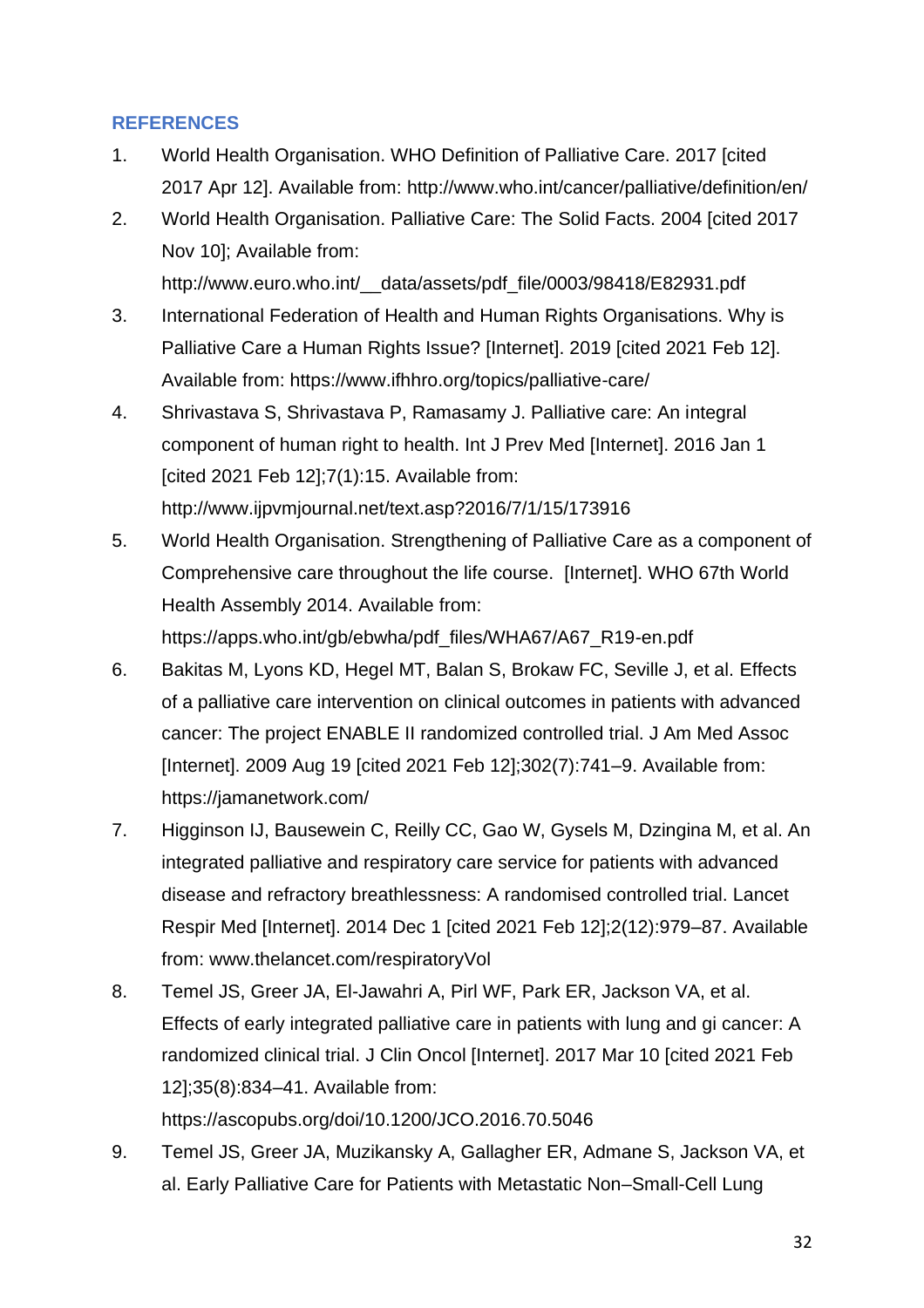Cancer. N Engl J Med [Internet]. 2010 Aug 19 [cited 2021 Feb 12];363(8):733– 42. Available from: http://www.nejm.org/doi/abs/10.1056/NEJMoa1000678

10. Zimmermann C, Swami N, Krzyzanowska M, Hannon B, Leighl N, Oza A, et al. Early palliative care for patients with advanced cancer: A cluster-randomised controlled trial. Lancet [Internet]. 2014 May 17 [cited 2021 Feb 12];383(9930):1721–30. Available from:

http://www.thelancet.com/article/S0140673613624162/fulltext

- 11. Collins A, Sundararajan V, Burchell J, Millar J, McLachlan SA, Krishnasamy M, et al. Transition Points for the Routine Integration of Palliative Care in Patients With Advanced Cancer. J Pain Symptom Manage [Internet]. 2018 Aug 1 [cited 2021 Feb 12];56(2):185–94. Available from: https://pubmed.ncbi.nlm.nih.gov/29608934/
- 12. World Health Organisation. Global Atlas of Palliative Care at the End of Life [Internet]. 2014 [cited 2017 Mar 14]. Available from: http://www.who.int/nmh/Global\_Atlas\_of\_Palliative\_Care.pdf
- 13. Sleeman KE, de Brito M, Etkind S, Nkhoma K, Guo P, Higginson IJ, et al. The escalating global burden of serious health-related suffering: projections to 2060 by world regions, age groups, and health conditions. Lancet Glob Heal [Internet]. 2019 Jul 1 [cited 2020 Sep 2];7(7):e883–92. Available from: https://pubmed.ncbi.nlm.nih.gov/31129125/
- 14. Gómez-Batiste X, Martínez-Muñoz M, Blay C, Amblàs J, Vila L, Costa X, et al. Identifying patients with chronic conditions in need of palliative care in the general population: Development of the NECPAL tool and preliminary prevalence rates in Catalonia. BMJ Support Palliat Care [Internet]. 2013 Sep 1 [cited 2021 Feb 12];3(3):300–8. Available from: https://spcare.bmj.com/content/3/3/300
- 15. Northern Ireland Palliative Care in Partnership Programme. Cited in Marie Curie. Every Minute Matters: The impact of delayed discharges from hospital on terminally ill people in Northern Ireland [Internet]. 2019 [cited 2021 Feb 12]. Available from:

https://www.mariecurie.org.uk/globalassets/media/documents/policy/policypublications/2019/every-minute-matters-the-impact-of-delayed-dischargesfrom-hospital-on-terminally-ill-people-in-northern-ireland.pdf

16. Benini F, Fabris M, Pace DS, Vernò V, Negro V, De Conno F, et al.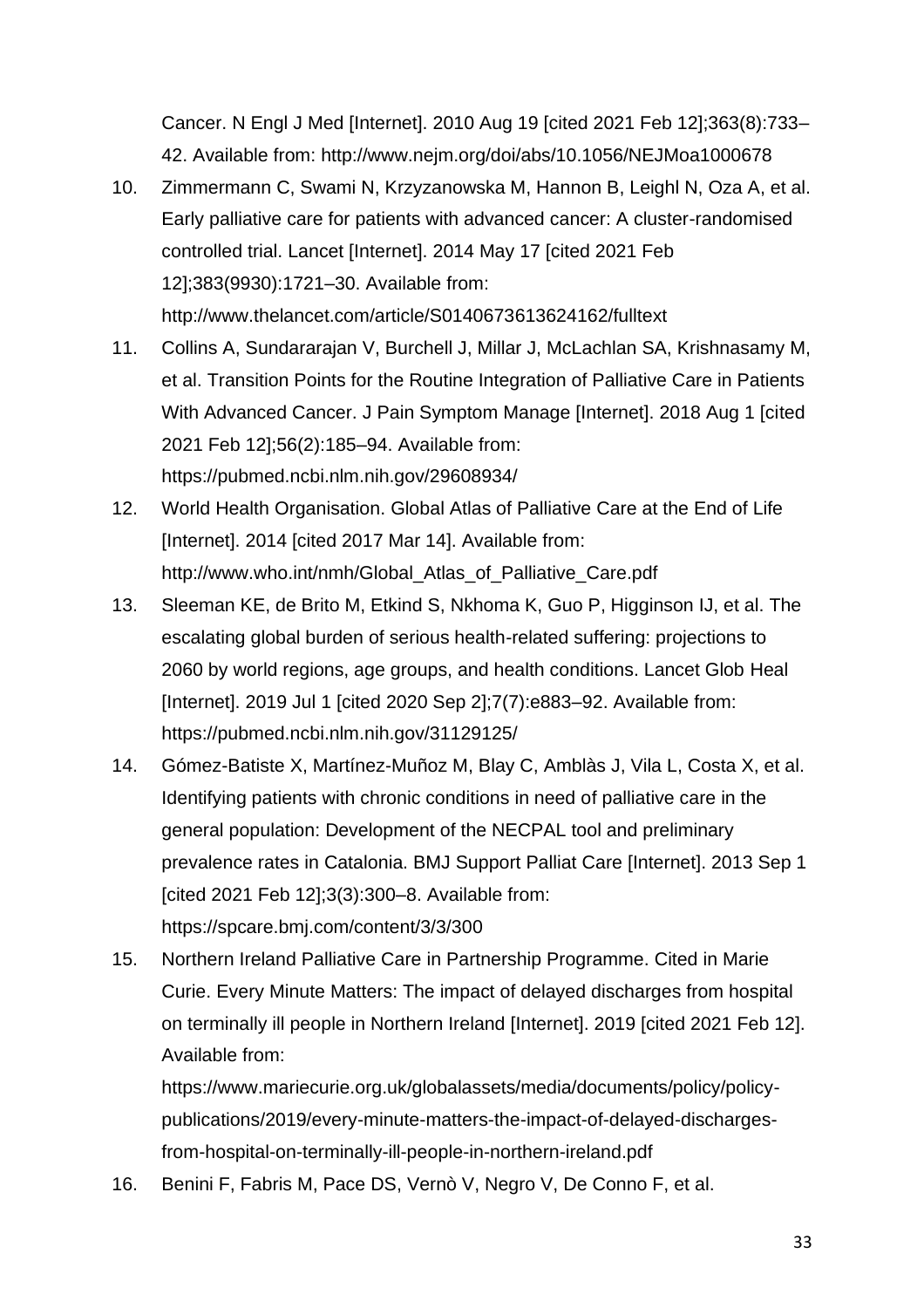Awareness, understanding and attitudes of Italians regarding palliative care. Ann Ist Super Sanita [Internet]. 2011 [cited 2021 Feb 12];47(3):253–9. Available from: https://pubmed.ncbi.nlm.nih.gov/21952149/

- 17. Dwyer I, McCarthy J. Experiences of palliative care nurses in the utilisation of palliative sedation in a hospice setting. End Life J [Internet]. 2016 Mar 1 [cited 2021 Feb 12];6(1):e000015. Available from: http://dx.doi.org/10.1136/eoljnl-2015-000015
- 18. Hirai K, Kudo T, Akiyama M, Matoba M, Shiozaki M, Yamaki T, et al. Public awareness, knowledge of availability, and readiness for cancer palliative care services: A population-based survey across four regions in Japan. J Palliat Med [Internet]. 2011 Aug 1 [cited 2021 Feb 12];14(8):918–22. Available from: https://pubmed.ncbi.nlm.nih.gov/21767163/
- 19. Westerlund C, Tishelman C, Benkel I, Fürst CJ, Molander U, Rasmussen BH, et al. Public awareness of palliative care in Sweden. Scand J Public Health [Internet]. 2018 Jun 1 [cited 2021 Feb 12];46(4):478–87. Available from: https://pubmed.ncbi.nlm.nih.gov/29301481/
- 20. Alkhudairi H. General public awareness, knowledge, and beliefs toward palliative care in a Saudi population. J Nat Sci Med [Internet]. 2019 [cited 2021 Feb 12];2(1):48. Available from:

http://www.jnsmonline.org/text.asp?2019/2/1/48/242163

- 21. Collins A, McLachlan SA, Philip J. Community knowledge of and attitudes to palliative care: A descriptive study. Palliat Med [Internet]. 2020 Feb 1 [cited 2021 Feb 12];34(2):245–52. Available from: https://pubmed.ncbi.nlm.nih.gov/31739747/
- 22. Marie Curie. Palliative care and the UK nations An updated assessment on need, policy and strategy [Internet]. 2019 [cited 2021 Feb 12]. Available from: https://www.mariecurie.org.uk/globalassets/media/documents/policy/reportsand-manifestos/state-of-the-nations-mariecurie-report-england.pdf
- 23. McIlfatrick S, Hasson F, McLaughlin D, Johnston G, Roulston A, Rutherford L, et al. Public awareness and attitudes toward palliative care in Northern Ireland. BMC Palliat Care [Internet]. 2013 Sep 17 [cited 2017 Apr 11];12(1):34. Available from: http://bmcpalliatcare.biomedcentral.com/articles/10.1186/1472- 684X-12-34
- 24. McIlfatrick S, Noble H, McCorry NK, Roulston A, Hasson F, McLaughlin D, et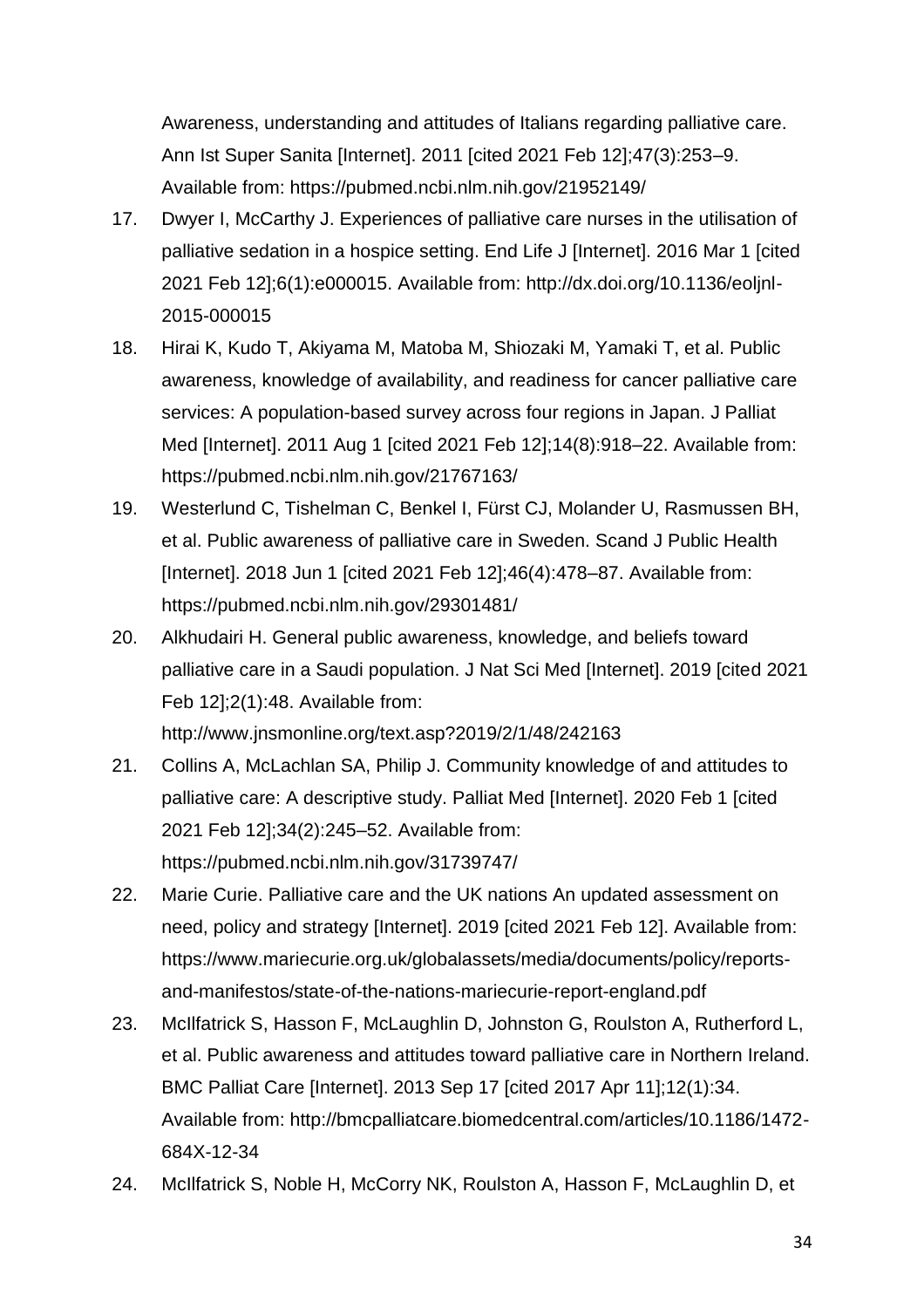al. Exploring public awareness and perceptions of palliative care: a qualitative study. Palliat Med [Internet]. 2014 Mar [cited 2017 Apr 11];28(3):273–80. Available from: http://journals.sagepub.com/doi/10.1177/0269216313502372

- 25. AIIHPC. Position Statement on Palliative Care Education on the Island of Ireland [Internet]. 2019 [cited 2021 Feb 12]. Available from: https://aiihpc.org/wp-content/uploads/2015/11/Palliative-Care-Education-Position-Statement-.pdf
- 26. PHPCI. The Public Health Approach to Palliative Care [Internet]. 2019 [cited 2021 Feb 12]. Available from: https://phpci.info/public-health-approach
- 27. Palliative Care in Partnership. Round table on a public health approach to palliative and end of life care on the island of Ireland [Internet]. 2019 [cited 2021 Feb 12]. Available from:

http://www.professionalpalliativehub.com/sites/default/files/Round Table Report.pdf

- 28. Dempers C, Gott M. Which public health approach to palliative care? An integrative literature review. Prog Palliat Care [Internet]. 2017 Jan 2 [cited 2021 Feb 12];25(1):1–10. Available from: https://www.tandfonline.com/doi/abs/10.1080/09699260.2016.1189483
- 29. Department of Health. Health and Wellbeing 2026: Delivering Together [Internet]. Belfast; 2016 [cited 2021 Feb 12]. Available from: https://www.health-ni.gov.uk/sites/default/files/publications/health/health-andwellbeing-2026-delivering-together.pdf
- 30. Mc Kenna D, O'Shea J, Tanner L. The Heart of Living and Dying: Upstreaming Advance Care Planning into Community Conversations in the Public Domain in Northern Ireland. J Soc Work End Life Palliat Care [Internet]. 2020 Oct 1 [cited 2021 Feb 12];16(4):346–63. Available from: https://pubmed.ncbi.nlm.nih.gov/33308045/
- 31. Foyle Hospice. Compassionate Communities [Internet]. 2020 [cited 2021 Feb 12]. Available from: https://foylehospice.com/our-services/compassionatecommunities
- 32. Department of Health. Living Matters Dying Matters. A palliative and end of life care strategy for adults in Northern Ireland [Internet]. Belfast: Department of Health Social Services and Public Safety; 2010. Available from: https://www.health-ni.gov.uk/publications/living-matters-dying-matters-strategy-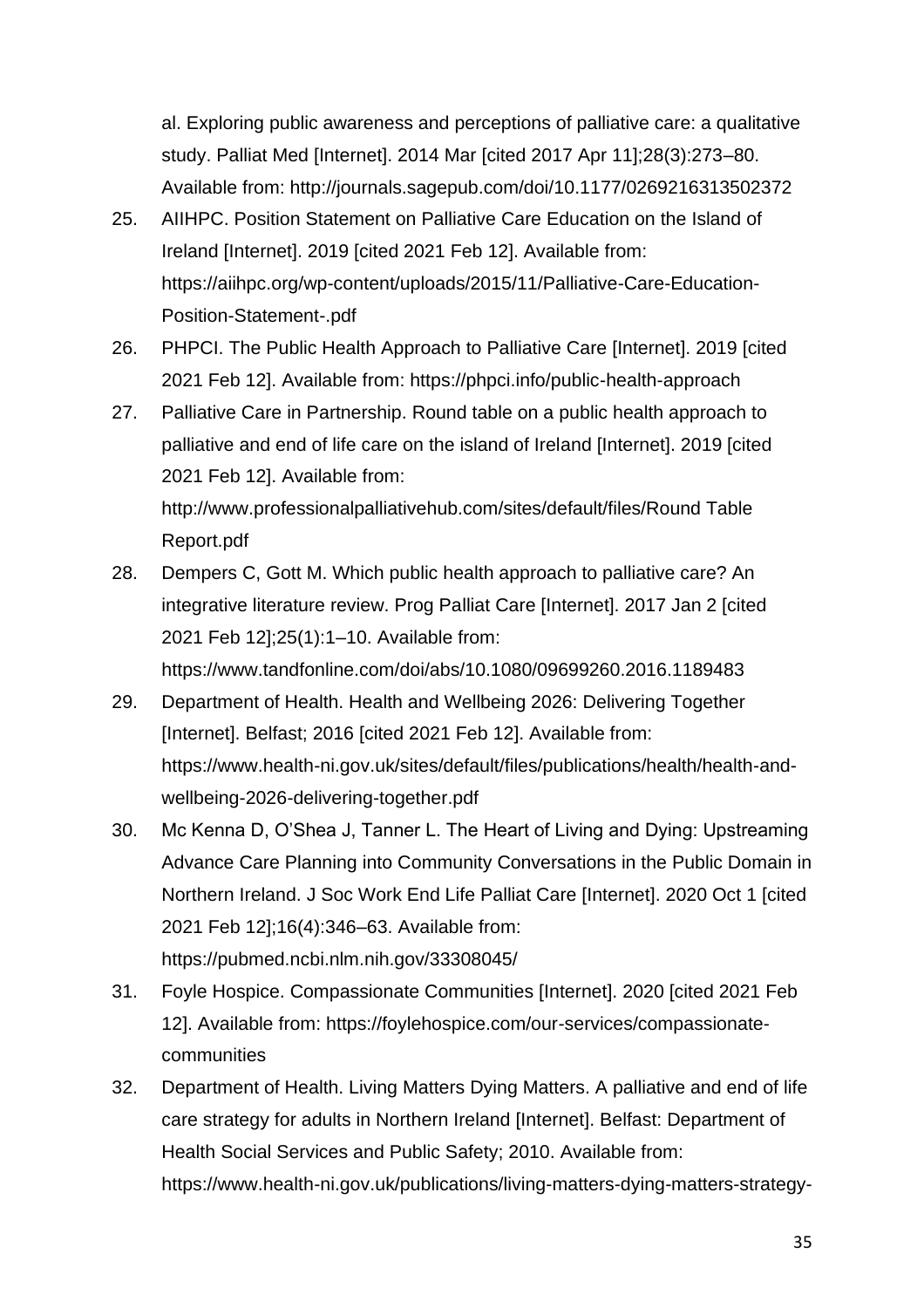2010

- 33. RQIA. The Regulation and Quality Improvement Authority [Internet]. Belfast; 2016 [cited 2021 Feb 12]. Available from: https://www.rqia.org.uk/RQIA/files/1c/1c349f45-1c38-49bb-aeebe6a363f4c5ad.pdf
- 34. Northern Ireland Life and Times. NILT Survey [Internet]. 2019 [cited 2021 Feb 12]. Available from: https://www.ark.ac.uk/nilt/
- 35. Higginson IJ. Editorial: Research challenges in palliative and end of life care. BMJ Support Palliat Care [Internet]. 2016 Mar 1 [cited 2021 Feb 12];6(1):3–4. Available from: http://spcare.bmj.com/
- 36. Musa I, Seymour J, Narayanasamy MJ, Wada T, Conroy S. A survey of older peoples' attitudes towards advance care planning. Age Ageing [Internet]. 2015 May 1 [cited 2021 Feb 12];44(3):371–6. Available from: https://academic.oup.com/ageing/article-lookup/doi/10.1093/ageing/afv041
- 37. Teixeira AA, Hanvey L, Tayler C, Barwich D, Baxter S, Heyland DK. What do Canadians think of advanced care planning? Findings from an online opinion poll. BMJ Support Palliat Care [Internet]. 2015 [cited 2021 Feb 12];5(1):40–7. Available from: https://pubmed.ncbi.nlm.nih.gov/24644188/
- 38. Zhang N, Ning XH, Zhu ML, Liu XH, Li JB, Liu Q. Attitudes towards Advance Care Planning and Healthcare Autonomy among Community-Dwelling Older Adults in Beijing, China. Biomed Res Int [Internet]. 2015 [cited 2021 Feb 12];2015. Available from: /pmc/articles/PMC4706851/
- 39. Schrijvers D, Cherny NI. ESMO clinical practice guidelines on palliative care: Advanced care planning. Ann Oncol. 2014 Sep 1;25:iii138–42.
- 40. Crowe L, Boddy J, Chenoweth L. Knowledge and Attitudes about Advance Care Planning amongst an Older Population living in South East Queensland. BMJ Support Palliat Care. 2013 Jun 1;3(2):234.1-234.
- 41. Wallace J. Public awareness of palliative care Report of the findings of the first national survey in Scotland into public knowledge and understanding of palliative care [Internet]. Edinburgh; 2003 [cited 2021 Feb 12]. Available from: https://www.palliativecarescotland.org.uk/content/publications/PublicAwarenes so-PalliativeCare.pdf
- 42. World Health Organisation. Health Education [Internet]. 2013. Available from: http://www.who.int/topics/health\_education/en/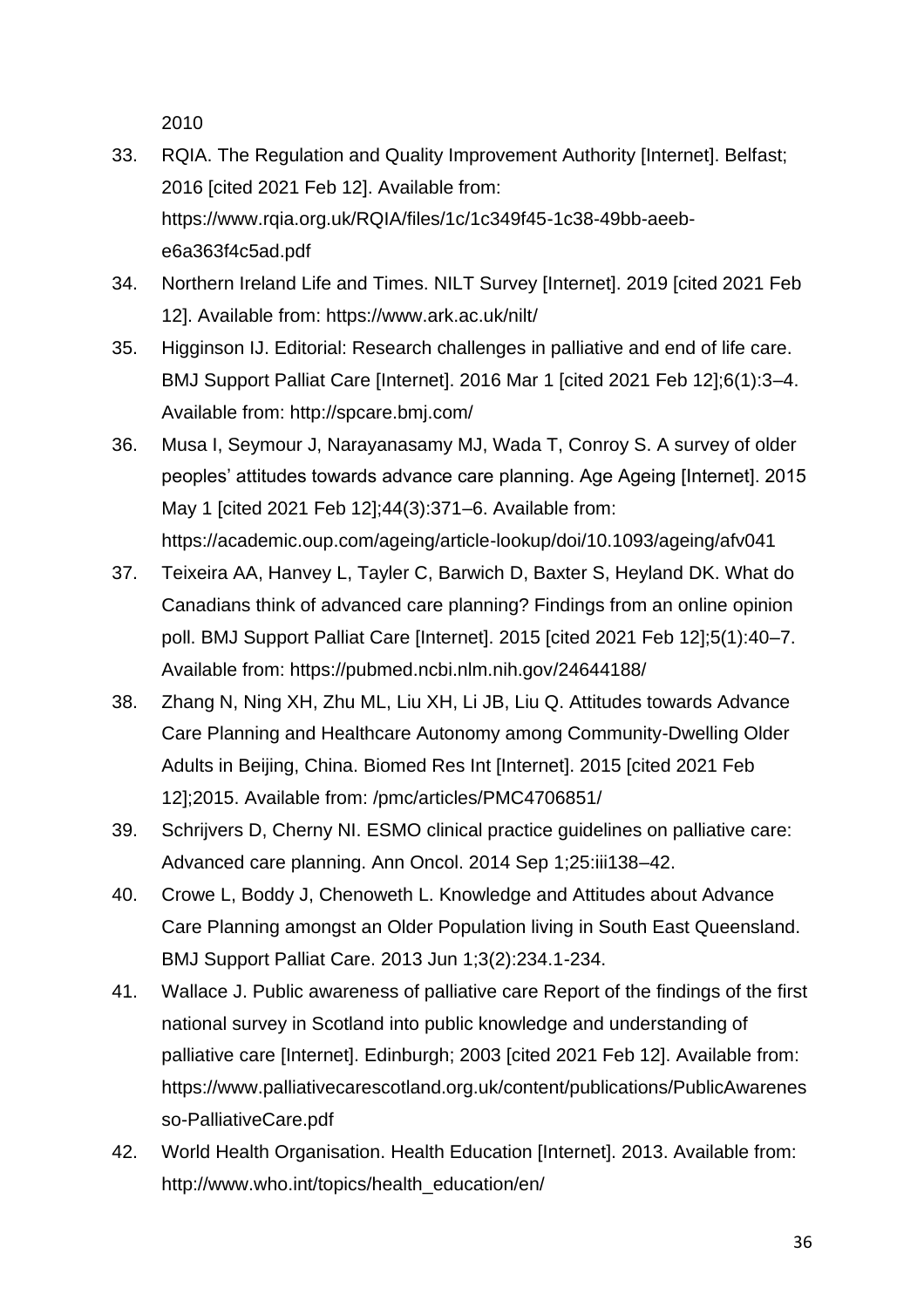## **APPENDICES**

## **Appendix 1**

**Table 1 –** Range of Demographic Characteristics of Participants to the Survey

|                              | <b>Category</b>               | Number (Percentage)        |
|------------------------------|-------------------------------|----------------------------|
|                              |                               |                            |
| <b>Gender</b>                | Male<br>Female                | 501 (41.7%)<br>700 (58.3%) |
|                              |                               |                            |
| Age                          | 18-24                         | 87(7.3)                    |
|                              | 25-34                         | 174 (14.6%)                |
|                              | 35-44                         | 203 (17.1)                 |
|                              | 45-54                         | 210 (17.7%)                |
|                              | 55-64                         | 189 (15.9)                 |
|                              | 65-74                         | 173 (14.6%)                |
|                              | 75-84                         | 121 (10.2%)                |
|                              | 85+                           | 31 (2.6%)                  |
| <b>Marital Status</b>        | Single                        | 378 (31.8%)                |
|                              | <b>Married</b>                | 514 (43.3%)                |
|                              | Married but separated         | 57 (4.8%)                  |
|                              | Divorced                      | 103 (8.7%)                 |
|                              | Widowed                       | 136 (11.4%)                |
|                              | No answer/Refused             | 13 (1.1%)                  |
|                              |                               |                            |
| <b>Description of Area</b>   | <b>Big City</b>               | 212 (17.7%)                |
| <b>Lived</b>                 | Suburbs/Outskirts of big city | 109 (9.1%)                 |
|                              | Small City or Town            | 498 (41.5%)                |
|                              | <b>Country Village</b>        | 172 (14.3%)                |
|                              | Farm or Home in Country       | 210 (17.5%)                |
| <b>Household Income</b>      | Fallen behind prices          | 591 (49.2%)                |
|                              | Kept up with prices           | 473 (39.4%)                |
|                              | Gone up by more than prices   | 52 (4.3%)                  |
|                              | Don't Know                    | 85 (7.1%)                  |
|                              |                               |                            |
| <b>Country of Birth</b>      | Northern Ireland              | 1011 (84.2%)               |
|                              | England/Scotland/Wales        | 72 (6%)                    |
|                              | Republic of Ireland           | 33 (2.7%)                  |
|                              | Elsewhere                     | 85 (7.1%)                  |
| <b>Ethnic Group</b>          | White                         | 1147 (95.5%)               |
|                              | Other                         | 54 (4.5%)                  |
|                              |                               |                            |
| <b>Highest Qualification</b> | Degree or higher              | 302 (25.3%)                |
|                              | Diploma or equivalent         | 98 (8.2%)                  |